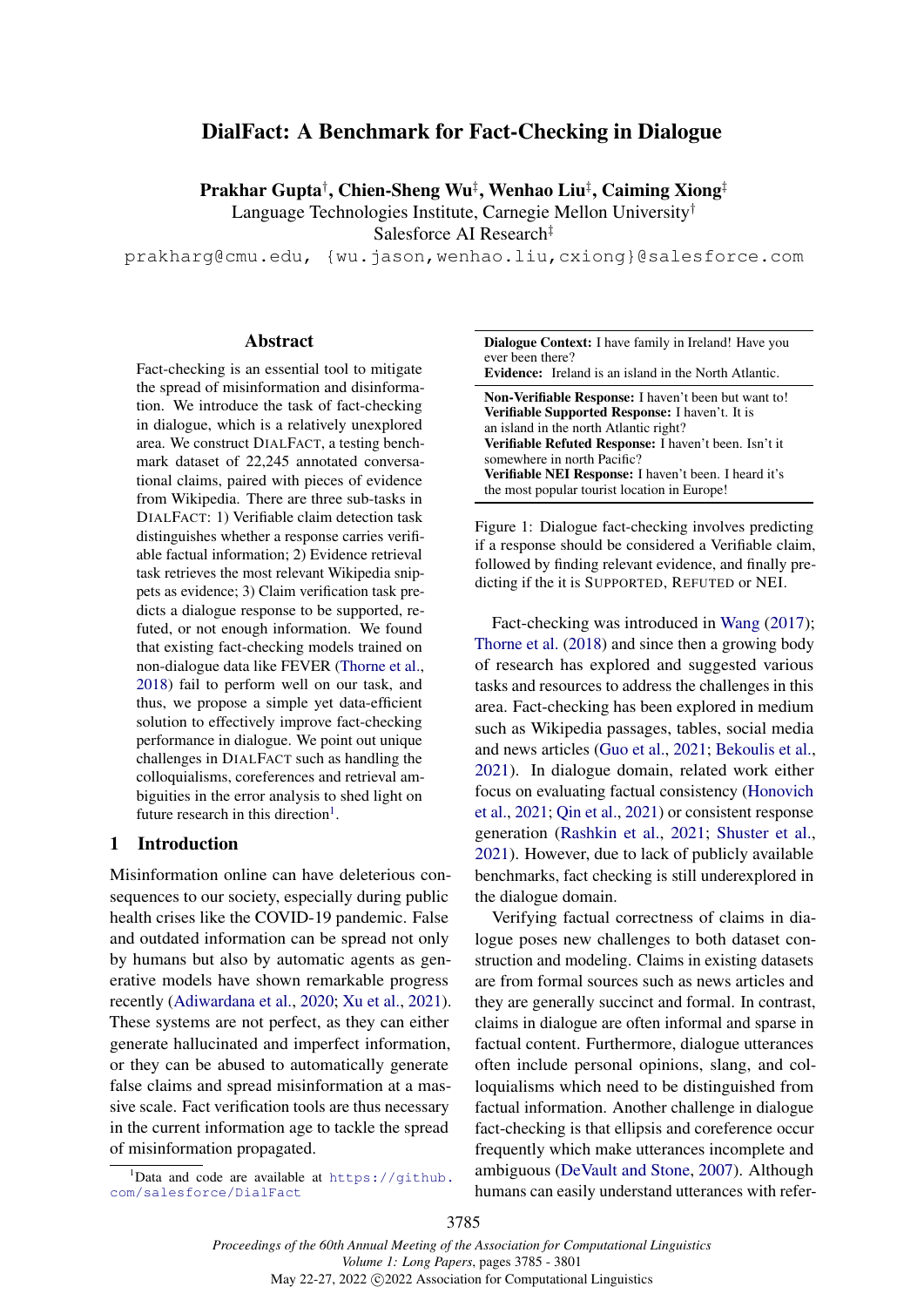ences or absent information based on the dialogue context and their reasoning skills, a fact-checking system may need to model this behavior explicitly.

We introduce the task of fact-checking in dialogue and propose an evaluation dataset, DIAL-FACT. An example is shown in Figure [1.](#page-0-1) DI-ALFACT has three sub-tasks: 1) Verifiable claim detection aims to distinguish responses that do not contain verifiable factual information, such as "I haven't been but want to!" in Figure [1.](#page-0-1) 2) Evidence retrieval involves selecting the most relevant knowledge snippets from Wikipedia which can verify the response. 3) Claim verification aims to classify if a response is supported, refuted, or does not have enough information to verify the response given the dialogue history and the retrieved evidence.

DIALFACT consists of both human-written and machine-generated claims based on the Wizard of Wikipedia [\(Dinan et al.,](#page-9-4) [2019\)](#page-9-4) dialogue dataset. Each response claim and its evidence sentences from Wikipedia are annotated by crowd workers and we perform rigorous quality checks on the annotations. For fact verification, we propose creation of weakly-supervised training data by leveraging techniques such as negation, entity swapping, language model mask-and-fill, and knowledgegrounded generation. We establish baseline model performance on this task, and point out the weaknesses of fact-checking models. Our analysis show that this is a non-trivial task with challenges remaining for future work. We hope that future work can leverage this dataset as a fact-checking benchmark or for development of automatic consistency metrics, and advance the state-of-the art in knowledgegrounded dialogue generation and evaluation.

# 2 Related Work

Fact Verification The spread of false information online has led to a growing body of research exploring automatic fact-checking. [Thorne et al.](#page-11-0) [\(2018\)](#page-11-0) and subsequent works [\(Wenhu Chen et al.,](#page-12-1) [2020;](#page-12-1) [Jiang et al.,](#page-10-2) [2020;](#page-10-2) [Nørregaard and Derczyn](#page-10-3)[ski,](#page-10-3) [2021;](#page-10-3) [Aly et al.,](#page-9-5) [2021\)](#page-9-5) introduced fact extraction and verification datasets verifiable against pieces of evidence from Wikipedia articles. Factchecking has been explored in a variety of mediums such as Wikipedia based claims [\(Schuster](#page-11-4) [et al.,](#page-11-4) [2021\)](#page-11-4), claims over tables [\(Aly et al.,](#page-9-5) [2021\)](#page-9-5), scientific claims [\(Wadden et al.,](#page-11-5) [2020\)](#page-11-5), and social media claims [\(Nakov et al.,](#page-10-4) [2021\)](#page-10-4). However, fact-checking in dialogue is still an underexplored area. [Kim et al.](#page-10-5) [\(2021\)](#page-10-5) explored fact-checking for

colloquial claims, curated by converting FEVER claims into colloquial style. Although closely related to our work, colloquial claims is not a dialogue dataset, only contains verifiable claims, and does not have dialogue contexts for claims. In DIALFACT, on the other hand, both evidence retrieval and claim verification are more challenging as they require resolving ambiguities and coreferences from the dialogue context.

Consistency in Dialogue Neural dialogue systems grounded on knowledge sources such as Wikipedia [\(Dinan et al.,](#page-9-4) [2019\)](#page-9-4), knowledge graphs [\(Wu et al.,](#page-12-2) [2019\)](#page-12-2) or snippets from the internet [\(Komeili et al.,](#page-10-6) [2021\)](#page-10-6) have garnered interest in recent years. Despite generating plausible and engaging responses, existing models still hallucinate invalid information [\(Roller et al.,](#page-11-6) [2021\)](#page-11-6). Ensuring safety and consistency in dialogue response generation is thus an actively explored area [\(Rashkin et al.,](#page-11-2) [2021;](#page-11-2) [Shuster et al.,](#page-11-3) [2021\)](#page-11-3). Some recent works have proposed evaluation metrics and benchmarks for factual consistency in knowledge grounded response generation [\(Honovich et al.,](#page-10-0) [2021;](#page-10-0) [Dziri](#page-9-6) [et al.,](#page-9-6) [2021\)](#page-9-6). Our work instead focuses on factchecking in dialogue for both human and machinegenerated responses, and involves additional tasks of verifiable claim detection and evidence retrieval.

Synthetic datasets Synthetic dataset construction has been shown to improve robustness of evaluation models [\(Gupta et al.,](#page-10-7) [2021;](#page-10-7) [Ghazarian et al.,](#page-9-7) [2021\)](#page-9-7) and improve the complexity of test sets [\(Sakaguchi](#page-11-7) [et al.,](#page-11-7) [2021;](#page-11-7) [Feng et al.,](#page-9-8) [2021\)](#page-9-8). Synthetic claims have been explored in fact-checking to create hard test sets. Several participants in the FEVER 2.0 breakers phase [\(Niewinski et al.,](#page-10-8) [2019;](#page-10-8) [Hidey et al.,](#page-10-9) [2020;](#page-10-9) [Atanasova et al.,](#page-9-9) [2020\)](#page-9-9) proposed approaches for automatically generated adversarial claims. Recently, [Jiang et al.](#page-10-2) [\(2020\)](#page-10-2) created complex multihop claims using word substitutions, [Saakyan et al.](#page-11-8) [\(2021\)](#page-11-8) used Bert based token-infilling to created refuted claims, and [Schuster et al.](#page-11-4) [\(2021\)](#page-11-4) created synthetic revisions to Wikipedia sentences to improve fact-checking robustness. Our work also introduces techniques to create synthetic claims in the context of dialogue fact-checking.

# 3 Task Background

Let a conversation context consist of a list of utterances  $C = \{u_1, u_2, ..., u_n\}$ . The task is to perform fact-checking on the last utterance of the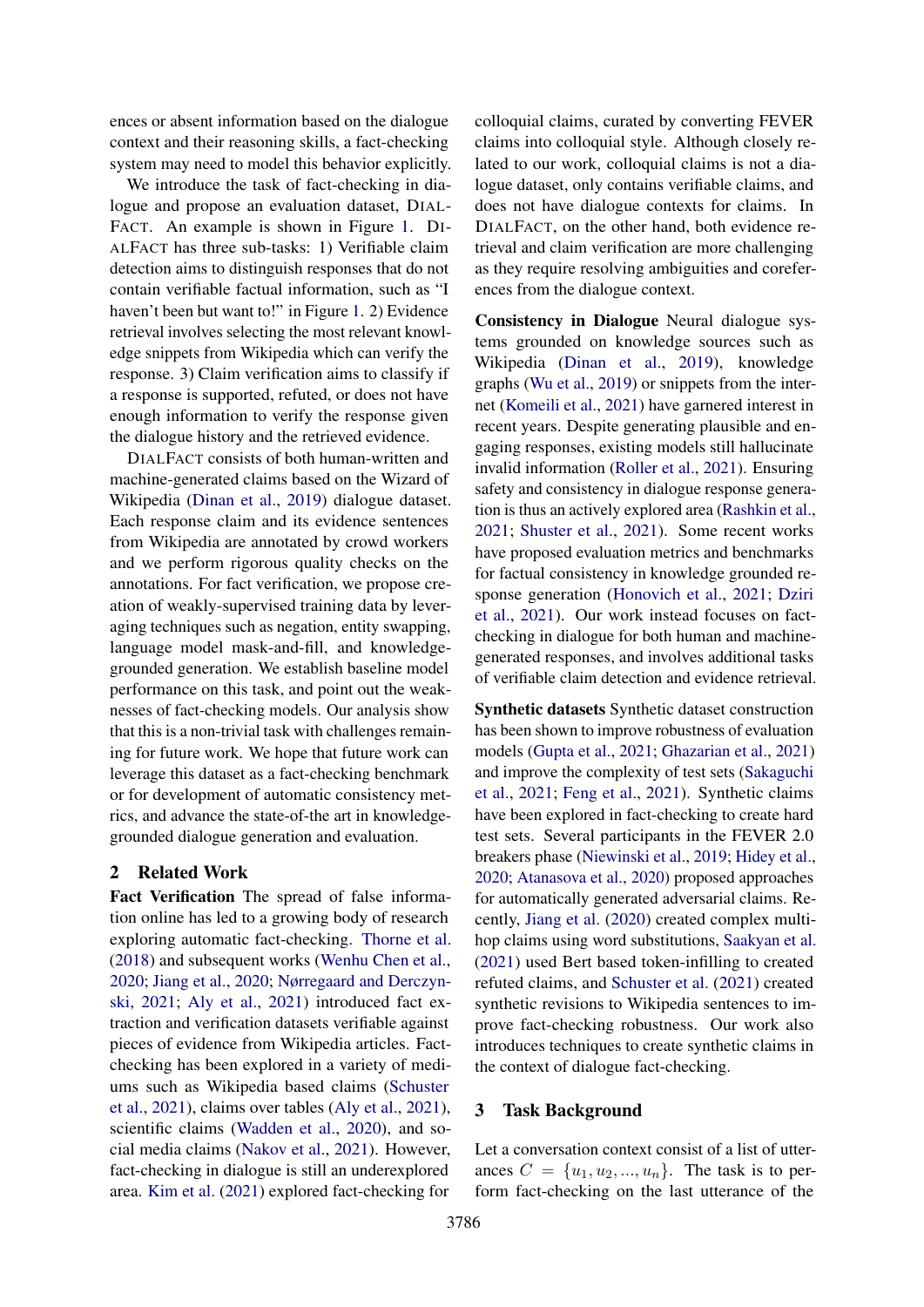conversation  $u_n$ , henceforth called claim c. Factchecking claims in conversations is a pipeline that consists of several steps. First, the system needs to decide whether a response is VERIFIABLE or NON-VERIFIABLE. We define them as follows: NON-VERIFIABLE: The claim contains no verifiable factual information. It includes claims with personal opinions or personal information. VER-IFIABLE: The claim contains at least one factual information verifiable against a background corpus (Wikipedia in this task).

Next, the system should retrieve documents from the background corpus and select relevant evidence sentences from the documents. Finally, the system should predict whether the claim belongs to one of the following three categories: SUPPORTED: The response contains factual information which is valid in light of the evidence. REFUTED: The response contains factual information which is invalid in light of the evidence. NOTENOUGHIN-FORMATION (NEI): The response contains factual information which can not be validated (supported or refuted) with the evidence.

VERIFIABLE claims can be SUPPORTED, RE-FUTED, or NEI, and NON-VERIFIABLE claims are always NEI. We leverage the *Wizard of Wikipedia* (WoW) dataset [\(Dinan et al.,](#page-9-4) [2019\)](#page-9-4) as the base to build this task. WoW is a knowledge-grounded open-domain dialogue dataset with conversations between two speakers - a wizard who has access to background Wikipedia documents to deliver knowledge carrying responses, and an apprentice who plays the role of a curious learner. For each turn  $u_i$ , the wizard is shown a set of articles  $K_i$  retrieved from Wikipedia. The wizard either chooses a relevant knowledge sentence  $k_i$  from the set  $K_i$ , or chooses a *no sentence used* option to construct a response. For our fact-checking task, we additionally need claims which belong to REFUTED and NEI categories. We next describe the methodologies used to create claims from the valid and test splits of the WoW dataset.

### 4 Dataset Construction and Annotation

We use two approaches to create claim responses for DIALFACT: 1) Automatically generated claims, and 2) Human written claims to emulates claims created by dialogue systems and humans respectively. All claims are further annotated by crowd workers on Amazon Mechanical Turk (Mturk).

#### 4.1 Automatically Generated Claims

In this approach, we use automatic methods to create claims for all categories either from scratch or by mutating the responses in WoW dataset.

#### <span id="page-2-0"></span>4.1.1 Methods for claim generation

Negation We use the 42 rule-based transformations from [Thorne et al.](#page-11-9) [\(2019\)](#page-11-9) which apply to verb phrases of the claims to convert them to their negated versions by adding words like "not" or "no". It typically creates REFUTED claims.

Substitution We perform three types of substitutions: For 1) Context and knowledge-based entity substitution, we first run SpaCy NER tagging [\(Hon](#page-10-10)[nibal and Montani,](#page-10-10) [2017\)](#page-10-10) on a response  $u_i$  from WoW. We then swap an entity in the response  $u_i$ with an entity from either its conversation context C or its background knowledge articles set  $K_i$ . An entity is only swapped if it is present in  $k_i$ , the original knowledge sentence to avoid swaps which do not change the facts. Entities are swapped within their types. For 2) Sense-based substitution, we swap an entity in  $u_i$  with an entity with a similar "sense" returned from the sense2vec [\(Trask et al.,](#page-11-10) [2015\)](#page-11-10) library. For 3) Adjective substitution, we substitute adjectives in a claim (ignoring adjectives related to emotions, such as "happy") with their WordNet [\(Miller,](#page-10-11) [1998\)](#page-10-11) antonyms (for example *best* is replaced with *worst*). These operations typically create REFUTED claims.

Mask-and-Fill This method generates claims in two stages: 1) Mask salient words from the original claims, and 2) Substitute those words with their alternates using a language model. For masking salient words in the original response claims, we follow the procedure from [Thorne and Vlachos](#page-11-11) [\(2021\)](#page-11-11) and use the Neutrality Masker model from [Shah et al.](#page-11-12) [\(2020\)](#page-11-12). It predicts the tokens which upon masking are likely to cause a label flip from SUPPORTED to NEI. For step 2) we first train a T5-base model [\(Raffel et al.,](#page-11-13) [2020\)](#page-11-13) on the WoW dataset on the task of infilling masked tokens conditioned on evidence sentences. For training, the input sequence consists of concatenated evidence sentence  $k_i$ , dialogue context  $C$ , and the gold response with masked spans at random positions, and the output is the gold response. The model is thus trained to infill a masked response based on the provided evidence and the dialogue context. For generating response claims which belong to RE-FUTED or NEI categories, we use the following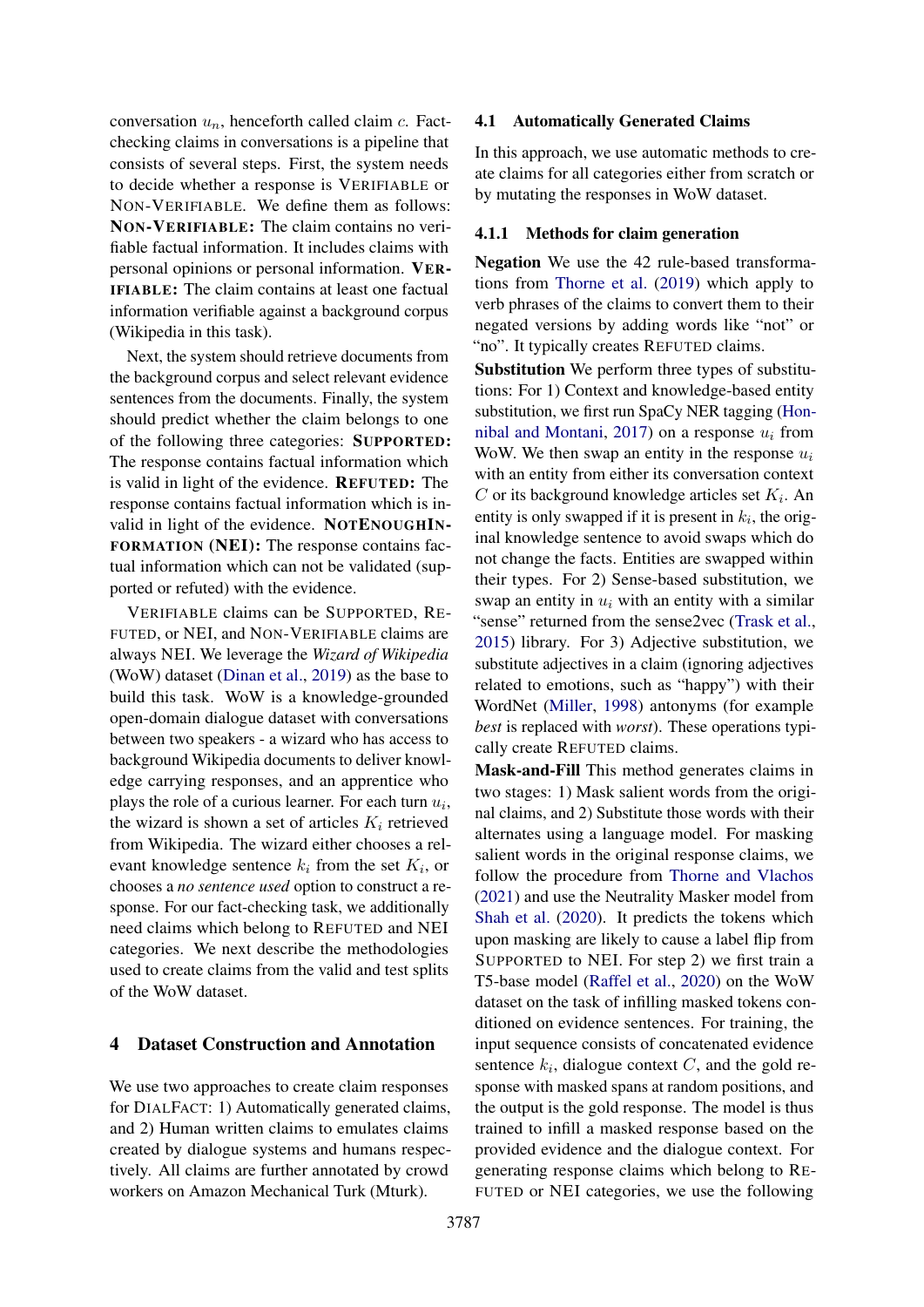types of evidence sentences to condition the infilling: a) empty evidence, b) evidence sentences selected randomly from the knowledge article set  $K_i$  belonging to the original response, and c) evidence sentences from a Wikipedia article of an entity retrieved using sense2vec based on its similarity with the entities in the original response. Conditioning on such evidence lead to generation of claims which have factual details inconsistent with the original evidence.

Generation We fine-tune one of the best chit-chat dialogue systems, Blenderbot model [\(Roller et al.,](#page-11-6) [2021\)](#page-11-6), on the WoW dataset. The model takes the concatenation of the knowledge sentence  $k_i$  and the dialogue context  $C$  as input and it is trained to predict the tokens of the gold response. To generate new response claims, we condition the model on the three types of evidence described in the Maskand-Fill approach. We use a high temperature (1.5) and nucleus sampling [\(Holtzman et al.,](#page-10-12) [2020\)](#page-10-12) with  $p = 0.9$  during decoding to encourage the model to generate unexpected and non-contextual entities in the responses.

Final claim set creation Our target is to create a challenging and diverse test set for dialogue factchecking. Using the aforementioned methods of claim generation, we get a set  $R_c = \{r_1, r_2, ..., r_k\}$ of response claims for a dialogue context C. To select a final set of claims, we first remove any responses which do not have at least 3 words different from other responses in  $R_c$ , then filter out less fluent claims whose GPT-2 [\(Radford et al.,](#page-11-14) [2019\)](#page-11-14) perplexity scores are higher than 1.1 times the average perplexity scores of the responses in  $R<sub>c</sub>$ . We then score the response claims using existing state-ofthe-art models related to our task: namely Dialogue NLI [\(Welleck et al.,](#page-12-3) [2019\)](#page-12-3), Dialogue contradiction detection [\(Nie et al.,](#page-10-13) [2021\)](#page-10-13), FEVER based fact verification [\(Schuster et al.,](#page-11-4) [2021\)](#page-11-4) and fact-checking on colloquial claims [\(Kim et al.,](#page-10-5) [2021\)](#page-10-5). For each model, we calculate the entropy of the scores predicted for each label and rank the claims in  $R_c$ based on the sum of the entropy of the scores of all the models, which gives an estimate of the confusion or difficulty in classifying the claims. The top 4 responses from the ranked list are chosen as the final set of response claims for that context.

#### <span id="page-3-0"></span>4.1.2 Evidence set creation

For each claim, a set of evidence sentences is first automatically created and then labelled by crowd workers. We first extract a set of named entities and noun phrases  $n_k$  from the following sources: the claim  $c$ , the dialogue context  $C$ , the original response  $u_i$  for the dialogue context in WoW, and the title of the knowledge articles  $K_i$  shown to the wizard for  $u_i$ . We use the MediaWiki API<sup>[2](#page-0-0)</sup> to find a set of relevant Wikipedia pages  $P_c$  for  $n_k$ . We then create a set of candidate sentences with the first 10 sentences of each page in  $P_c$ . Finally, we use two methods - SpaCy's word2vec similarity<sup>[3](#page-0-0)</sup> and BM25 similarity<sup>[4](#page-0-0)</sup> to rank the top 10 evidence sentences using each method. We then combine the non-overlapping evidence from both methods to create the final evidence set  $e_c$  for each claim c. We add the knowledge sentence  $k_i$  associated with the original response in the WoW dataset if it is not already present in  $e_c$ .

### <span id="page-3-1"></span>4.1.3 Claim and Evidence Annotation

We carry out the annotations of the claims and evidence on the Mturk platform in 3 rounds. The screenshot of the annotation UI is shown in Figure [3](#page-15-0) of the Appendix. In each round a worker sees the claim  $c$ , its dialogue context  $C$ , and its associated evidence sentences  $e_c$ . Workers have to perform 3 tasks: First, they select if the claim is VERIFIABLE or NON-VERIFIABLE. Second, they select one or more evidence sentences related to the response claim. In case the set of evidence shown is not enough to decide the label of the response, or if they choose NEI, they are instructed to search Wikipedia and add relevant additional evidence sentences in the interface. For NEI claims they are instructed to add evidence sentences which are most related to the claim. Third, they choose the category of the response - SUPPORTED, REFUTED, or NEI. For NON-VERIFIABLE claims, NEI is autoselected. Since automatically created responses can have grammatical or coherence related issues, in the first round of labeling, annotators are asked to edit a response to make it appropriate to the context if needed, or mark a response as incoherent, in which case it is removed from further rounds (We dropped 5% of incoherent claims). In the second and third rounds we gather 2 additional annotations for each claim. We select the label which has the majority vote among the set of 3 annotations across all rounds. The evidence set for each claim is the union of evidence annotated in any of the rounds. Note that this mechanism can miss relevant evi-

<sup>2</sup>[www.mediawiki.org/wiki/API:Main\\_page](www.mediawiki.org/wiki/API:Main_page)

<sup>3</sup><www.spacy.io/>

<sup>4</sup>[www.github.com/dorianbrown/rank\\_bm25](www.github.com/dorianbrown/rank_bm25)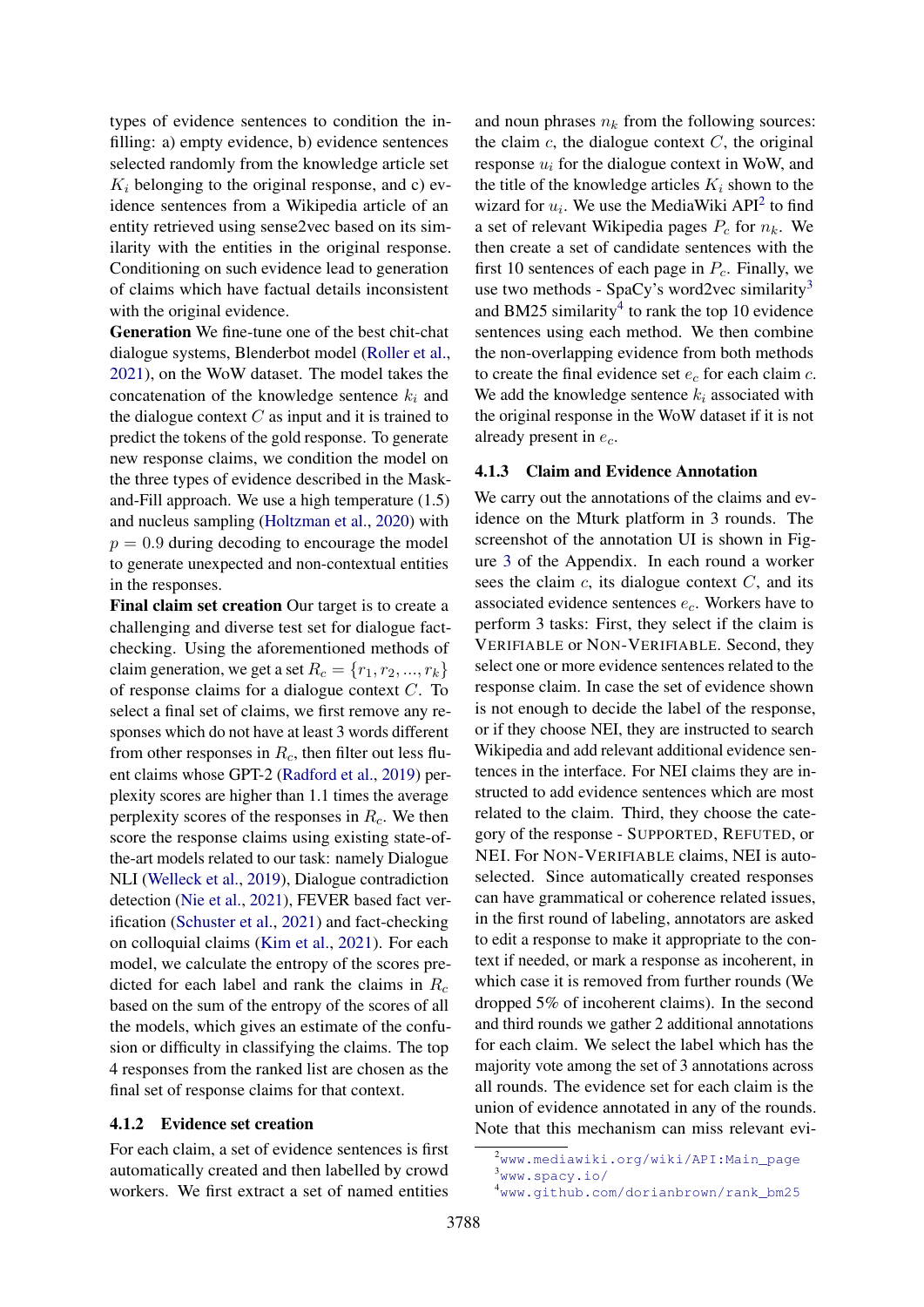<span id="page-4-0"></span>

| Validation |                   |             |                 |                  |       |  |  |  |
|------------|-------------------|-------------|-----------------|------------------|-------|--|--|--|
|            | Supported Refuted |             | NEI-<br>Factual | NEI-<br>Personal | Total |  |  |  |
| Generated  | 1686              | 1047        | 150             | 1745             | 4628  |  |  |  |
| Written    | 1656              | 2316        | 1836            | 0                | 5808  |  |  |  |
| Total      | 3342              | 3363        | 1986            | 1745             | 10436 |  |  |  |
|            |                   | <b>Test</b> |                 |                  |       |  |  |  |
|            |                   |             | NEI-            | NEI-             | Total |  |  |  |
|            | Supported Refuted |             |                 | Factual Personal |       |  |  |  |
| Generated  | 2446              | 1195        | 12.78           | 1305             | 6224  |  |  |  |
| Written    | 1493              | 2740        | 1268            | 84               | 5585  |  |  |  |
| Total      | 3939              | 3935        | 2546            | 1389             | 11809 |  |  |  |

Table 1: Dataset statistics of DIALFACT for all categories and splits. *Generated* denotes automatically generated and *Written* denotes human written claims.

dence sometimes due to either retrieval errors in evidence set creation, or insufficient search of evidence or incorrect evidence annotation by workers.

### 4.2 Human Written Claims

Our dataset also consists of human written claims to cover lexical and stylistic patterns present in human-human conversations. The annotation is carried out in 3 rounds. *In the first round*, we instruct crowd workers to write VERIFIABLE factual responses conditioned on dialogue context and a set of evidence sentences for a pre-specified label  $l_c$  - one of SUPPORTED, REFUTED, or NEI. Workers were provided detailed examples and instructions for the task such as "Avoid using negation words such as do not, no for Refuted claims" (Appendix [C\)](#page-13-0). The evidence set for each claim is constructed using the method described in section [4.1.2.](#page-3-0) *In the second round*, we use the claim labeling interface from section [4.1.3](#page-3-1) to gather labels for the claims collected in the first round. For any claim which is not labeled in the second round with the original label  $l_c$ , we gather a third round of annotations. If the label in the third round does not match  $l_c$ , we drop that claim from the dataset. We drop about 7% of the human written claims.

### 4.3 Dataset Statistics

We present the dataset statistics in Table [1.](#page-4-0) The dataset consists of balanced SUPPORTED and RE-FUTED claims. Test set contains claims for 3,760 dialogue contexts with an average of 3.1 claims per context, and validation contains claims for 3,738 contexts with an average of 2.8 claims per context. The average number of tokens per claim is 22.0 in test set and 20.0 in validation set. Average number of evidence per claim is 1.3 in the test set and 1.1 in the validation set. We show some sample instances

in Table [13](#page-14-0) in the Appendix.

### <span id="page-4-1"></span>4.4 Quality Control

Annotators: We hire workers on Mturk with with at least 5000 HITS done and an acceptance rate of 95% or above. Workers have to first pass a qualification test where they are shown the task instructions, label definitions, and multiple examples and the explanations for each label. Then they are asked to label or write 12 claims. Using these qualification tests, we get a final set of 87 workers for the main data collection stage (Appendix [C\)](#page-13-0).

Quality checks Annotations were carried out in batches over multiple weeks. We examined random samples to provide feedback to workers. Workers with poor annotations were either asked to retake a new qualification test or removed from further batches. We recollected annotations for data annotated by removed workers. We provide tooltips and examples during annotation, and we also added automatic checks to alert workers about issues such as too short responses, no evidence selected, and copy-pasting evidence sentences as claims.

Data validation To evaluate inter-annotator agreement, we collected 2 extra rounds of annotations for 1200 claims for both automatically generated and human written claims, which is 10% of the data. Krippendorff's alpha value for category labels was 0.68 for human written claims and 0.58 for automatically generated claims, denoting moderate agreement. Krippendorff's alpha for VERIFIABLE versus NON-VERIFIABLE was 0.49, with a lowto-moderate agreement. The lower agreement is due to some claims like "Guns N' Roses was the greatest rock band of all time.", where it is difficult to judge if this is a personal opinion or a verifiable fact. In such conflicts, workers would still typically correctly label such ambiguous claims as NEI.

Lexical Biases Following [Schuster et al.](#page-11-15) [\(2019\)](#page-11-15), we measure the Local Mutual Information (LMI) to measure the correlation between bigrams in the claims  $(w)$  and the categories  $l$ , defined as follows:  $LMI(w, l) = p(w, l)log\left(\frac{p(l/w)}{p(l)}\right)$ . We present the top bigrams in REFUTED claims and their LMI value in Table [2.](#page-5-0) The top bigrams in DIALFACT do not include obvious negations such as "do not", "is not", are mostly topical in nature, and the  $p(l/w)$ value is low with the Refute label. Investigating generated and written claims separately, we found that bigrams such as "does not, only one, did not, are not" had higher  $p(l/w)$  in written claims com-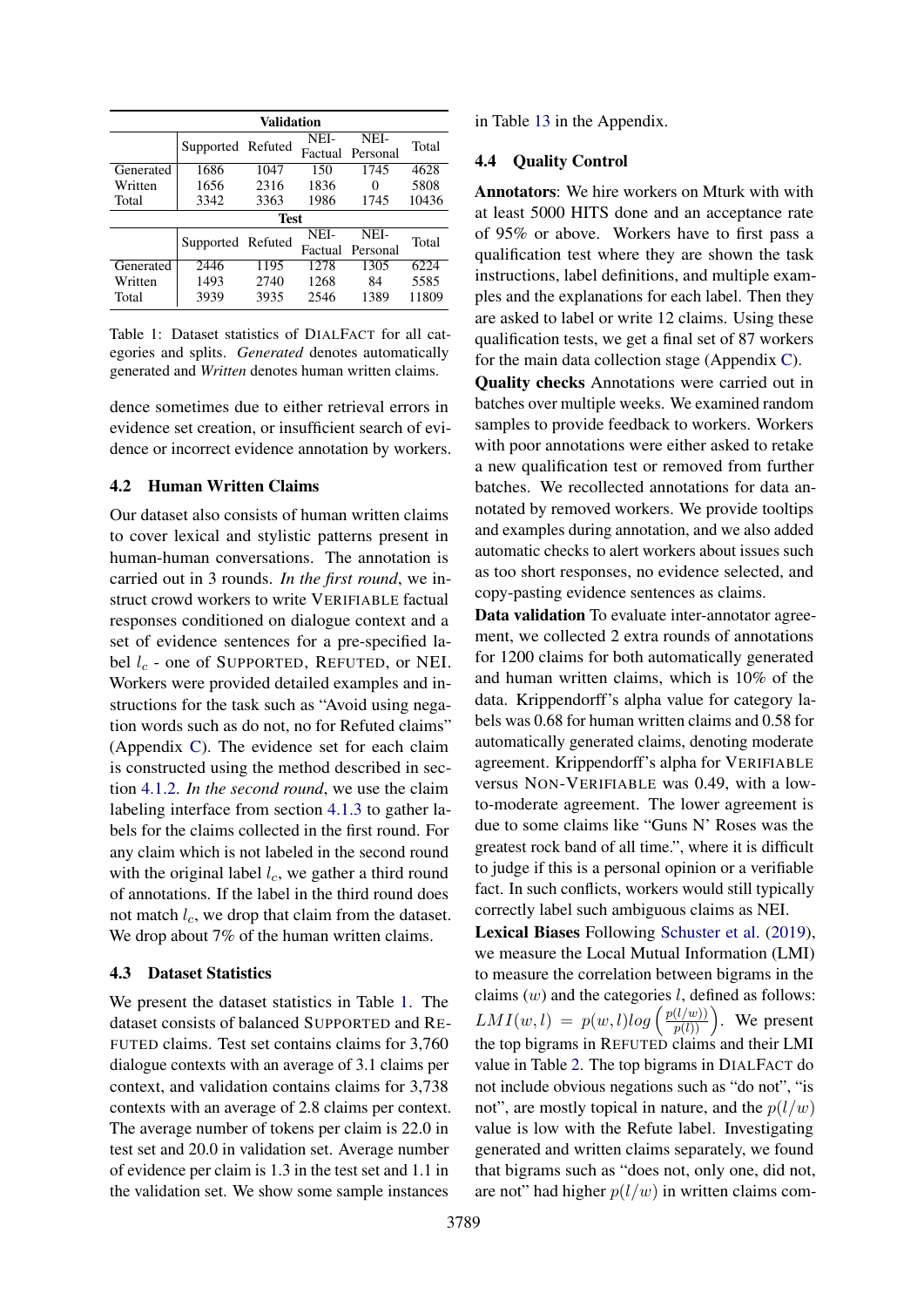<span id="page-5-0"></span>

| All              |     |        | Labelled          |        |        | Written      |        |        |
|------------------|-----|--------|-------------------|--------|--------|--------------|--------|--------|
| Bigram           | LMI | p(l/w) | Bigram            | p(l/w) | p(l/w) | Bigram       | p(l/w) | p(l/w) |
| he was           | 396 | 0.45   | he was            | 692    | 0.40   | only one     | 201    | 0.95   |
| was born         | 362 | 0.64   | singer songwriter | 471    | 0.61   | referred as  | 169    | 0.83   |
| spectrum visible | 195 | 0.80   | spectrum visible  | 447    | 0.82   | drama school | 163    | 0.89   |
| visible light    | 188 | 0.76   | visible light     | 431    | 0.74   | harry potter | 160    | 0.60   |
| on spectrum      | 186 | 0.73   | on spectrum       | 431    | 0.78   | pins are     | 158    | 0.83   |
| an american      | 177 | 0.50   | an american       | 391    | 0.47   | only be      | 152    | 0.89   |

Table 2: Top bigrams in the test set for REFUTE category. DIALFACT does not include bias based on obvious negations such as "do not" and "is not".

<span id="page-5-1"></span>

| <b>Baseline</b> |      |      | Accuracy Verifiable F1 Non-Verifiable F1 |
|-----------------|------|------|------------------------------------------|
| Random          | 50.0 | 64.2 | 19.2                                     |
| Lexical         | 79.4 | 88.1 | 33.8                                     |
| <b>DNLI</b>     | 82.1 | 89.9 | 37.1                                     |
| Lexical+DNLI    | 82.8 | 90.2 | 39.1                                     |

Table 3: Accuracy and Macro F1 scores for Verifiable claim detection on the test set.

pared to generated claims for REFUTED category, although their LMI values were not high. Finally, there is significant overlap between the top bigrams for different categories, suggesting an absence of obvious lexical biases in the dataset.

## 5 Experiments

We propose new baselines and compare with existing models for three sub-tasks in dialogue factchecking - 1) Verifiable claim detection, 2) Evidence retrieval, and 3) Claim verification.

### <span id="page-5-2"></span>5.1 Verifiable Claim Detection

We propose three simple baselines for verifiable claim detection. 1) *Lexical overlap* calculates the maximum word overlap between a claim and all evidence sentences after removing punctuation and stopwords using SpaCy. 2) *DNLI* uses the probability of the neutral class from the Dialogue Natural Language Inference model [\(Welleck et al.,](#page-12-3) [2019\)](#page-12-3). 3) *Lexical+DNLI* uses the sum of scores of both baselines and *Random* predicts each class with 50% probability. For all baselines, we mark a response as VERIFIABLE or NON-VERIFIABLE based on a threshold value selected using validation data. We present the accuracy and individual F1 scores for both classes in Table [3.](#page-5-1) *Lexical+DNLI* performs the best and all baselines have low F1 scores for NON-VERIFIABLE claims.

### 5.2 Evidence Retrieval

Evidence retrieval consists of two steps: 1) Document Retrieval, 2) Evidence Sentence selection.

#### 5.2.1 Document Retrieval

We test two methods for document retrieval: The first one is *WikiAPI*[5](#page-0-0) , which retrieves Wikipedia pages and is used in past fact-checking work [\(Hanselowski et al.,](#page-10-14) [2018;](#page-10-14) [Stammbach and](#page-11-16) [Neumann,](#page-11-16) [2019;](#page-11-16) [Liu et al.,](#page-10-15) [2020\)](#page-10-15). It uses the AllenNLP constituency parser [\(Gardner et al.,](#page-9-10) [2018\)](#page-9-10) to extract potential entities from the claims. Then it feeds the entities as queries through the Me-diaWiki API<sup>[2](#page-3-0)</sup> and returns up to three Wikipedia pages per query. For each Wikipedia page, we query the KILT [\(Petroni et al.,](#page-10-16) [2021\)](#page-10-16) knowledge source to get the first 5 paragraphs of the page. We create two versions of this method: a) *Wikictx* which concatenates the last two turns of the dialogue context with the response claim before document retrieval and b) *Wiki-claimonly* - which uses just the claim. The second method is *Dense Passage Retrieval (DPR)* [\(Karpukhin et al.,](#page-10-17) [2020\)](#page-10-17), a dual encoder based model which retrieves documents using BERT [\(Devlin et al.,](#page-9-11) [2019\)](#page-9-11) trained by metric learning. We create three versions of this method: a) *DPR-original*, which uses the original DPR trained on question-answering tasks, b) *DPR-WoWft-claimonly*, which is fine-tuned on the WoW dataset to retrieve documents relevant to a query composed only of a response claim, and c) *DPR-WoWft-ctx*, which is also fine-tuned on WoW dataset but uses both the context as well as the response as a query (training details are provided in Appendix [B\)](#page-12-4). For DPR-based methods we retrieve the top 100 documents. A document is relevant if it contains a gold evidence sentence.

We present the document recall results in Table [4.](#page-6-0) WikiAPI methods outperform DPR-based methods. Both methods show better performance when dialogue context is used in retrieval. DPR is typically able to retrieve documents with the correct topic but often fails to retrieve a relevant evidence sentence. Entity linking is crucial for fact-checking

<sup>5</sup>[www.github.com/UKPLab/](www.github.com/UKPLab/ fever-2018-team-athene) [fever-2018-team-athene](www.github.com/UKPLab/ fever-2018-team-athene)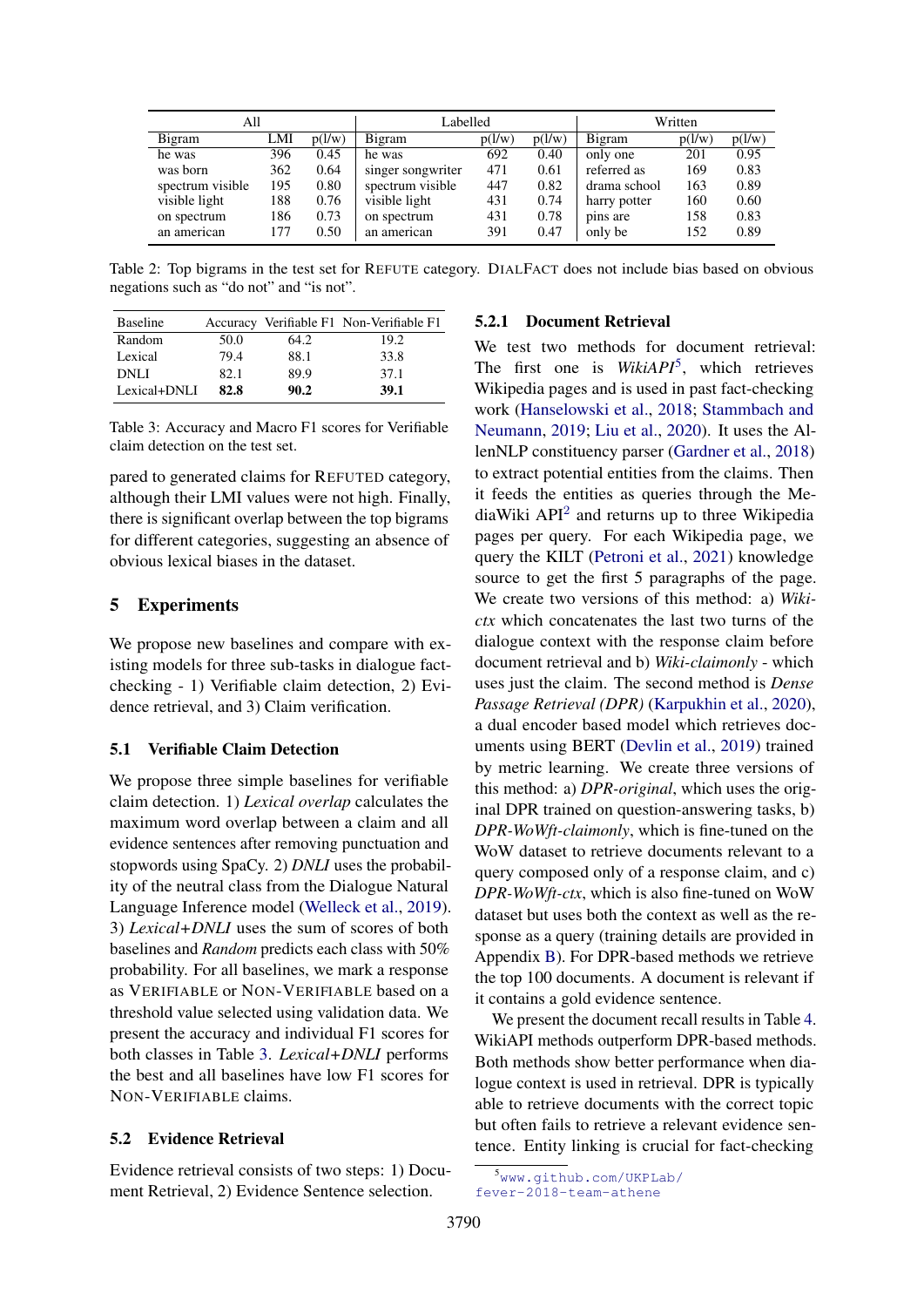<span id="page-6-0"></span>

| Model               | Recall |
|---------------------|--------|
| DPR-original        | 40.3   |
| DPR-WoWft-claimonly | 44.7   |
| DPR-WoWft-ctx       | 58.8   |
| Wiki-claimonly      | 60.8   |
| Wiki-ctx            | 75.0   |

Table 4: Document recall for the test set. Incorporating dialogue context in document improves performance on both WikiAPI and DPR.

<span id="page-6-1"></span>

|                  | Recall@5      |          |
|------------------|---------------|----------|
| Model            | DPR-WoWft-ctx | Wiki-ctx |
| Ret-only-claim   | 67.1          | 70.1     |
| Ret-with-context | 69.3          | 75.4     |

Table 5: Evidence sentence Recall@5 for the test set.

in dialogue and WikiAPI is able to leverage that capability for better performance.

#### 5.2.2 Evidence Sentence Selection

In evidence sentence selection, a final set of top k evidence sentences are chosen from the set of documents  $D_c$  retrieved in the previous step for claim c. First, we create a candidate evidence sentence set  $S_c$  by taking the union of all sentences in  $D_c$ . We fine-tune a Bert-base model for ranking the candidate sentences in  $S_c$ . The model is trained to predict -1 for irrelevant evidence and 1 for relevant evidence for a given claim. We use the context-response pairs from the WoW dataset for training the model. Besides using randomly selected evidence sentences, to create hard negative examples for training, we also chose sentences from the set of articles  $K_i$  shown to the wizard during WoW data collection. These sentences are close in content and topic to the gold evidence sentence and form hard negative candidates for the model. At test time, we use the evidence sentences in the top  $k$  rank with a score of more than 0. Similar to document retrieval, we created two versions of the model: 1) Ret-with-context, and 2) Ret-onlyclaim, based on whether the last two utterances of the dialogue context were included in the input to the BERT model. We present the performance of the models in Table [5](#page-6-1) for two of the best performing document retrieval models Wiki-ctx and DPR-WoWft-ctx. We find that recall@5 values for both models are higher when dialogue context is added as an input with the claim.

#### <span id="page-6-2"></span>5.3 Claim Verification

In claim verification, a claim  $c$  is classified as SUP-PORTED, REFUTED, or NEI given a context C and

evidence sentences set  $S_c$ .

### 5.3.1 Baselines

DNLI [\(Welleck et al.,](#page-12-3) [2019\)](#page-12-3) Dialogue NLI dataset contains sentence pairs labeled as entailment, neutral, or contradiction derived from dialogues. Entailment maps to SUPPORTED, neutral maps to NEI, and contradiction maps to REFUTED in our task. We train a Bert-base model on their training set of 310,110 data points.

DECODE [\(Nie et al.,](#page-10-13) [2021\)](#page-10-13) Dialogue Contradiction Detection dataset contains both human-human and human-bot contradictory dialogues. The train set contains 27,948 data points with two labels contradiction and non-contradiction. We train a Bert-base model with the last two utterances of the context and the response as input to the model.

VitaminC [\(Schuster et al.,](#page-11-4) [2021\)](#page-11-4) VitaminC is a large-scale fact verification dataset which is based on contrastive claim-evidence pairs created from Wikipedia edits. They train models that avoid claim-only biases and are more sensitive to changes in the evidence. We use their ALBERT-base model finetuned on FEVER [\(Thorne et al.,](#page-11-0) [2018\)](#page-11-0) and their VitaminC dataset.

Colloquial [\(Kim et al.,](#page-10-5) [2021\)](#page-10-5) It contains colloquial claims converted from FEVER dataset claims into colloquial style. It has 410k colloquial claimevidence pairs in the training set and is well aligned to our task because of its colloquial nature. We finetune a Bert-base model on this dataset.

CorefBert-Colloquial [\(Ye et al.,](#page-12-5) [2020\)](#page-12-5) is one of the best performing models on FEVER and is designed to better capture and represent the coreference information. We use their model which uses kernel graph attention network (KGAT) [\(Liu et al.,](#page-10-15) [2020\)](#page-10-15) and fine-tune it on Colloquial claims.

Aug-WoW We propose a novel model which is trained on weakly supervised training data. DIAL-FACT is meant to be used only for validation and test, and we do not train a model on DIALFACT to avoid creating a model which can simply learn to solve the dataset instead of the task. Instead, we leverage the techniques described in section [4.1.1](#page-2-0) to create synthetic training data for each category of claims. For SUPPORTED claims, we use the claimevidence pair from the original WoW dataset. We use the *Lexical* baseline from section [5.1](#page-5-2) to filter out Non-Verifiable claims, which leads to 46,934 SUPPORTED claims. We follow the methods *Negation* and *Substitution* from section [4.1.1](#page-2-0) to create 38,895 REFUTED claims. We create NEI claims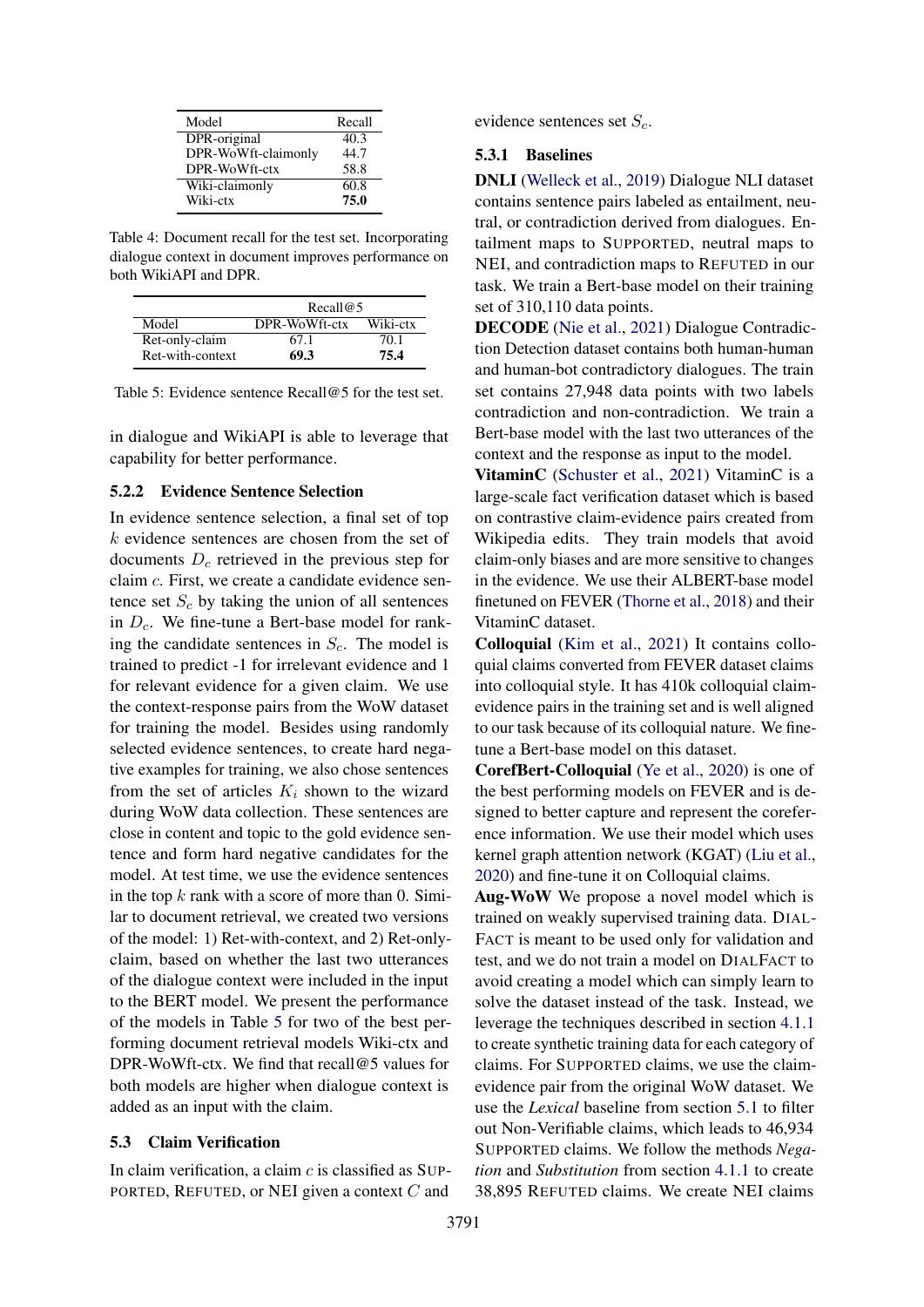<span id="page-7-0"></span>

|                      | Oracle-Evidence |          | Wiki-Evidence |          | DPR-Evidence |          |
|----------------------|-----------------|----------|---------------|----------|--------------|----------|
| Model                | Accuracy        | Macro F1 | Accuracy      | Macro F1 | Accuracy     | Macro F1 |
| <b>DNLI</b>          | 43.3            | 35.4     | 39.1          | 31.5     | 38.4         | 29.5     |
| <b>DECODE</b>        | 37.8            | 30.3     | 35.3          | 25.3     | 34.5         | 22.5     |
| VitaminC             | 57.6            | 56.1     | 46.2          | 44.7     | 45.9         | 44.2     |
| CorefBert-Colloquial | 61.4            | 60.0     | 47.6          | 45.2     | 46.4         | 41.1     |
| Colloquial           | 63.5            | 62.8     | 48.1          | 46.3     | 48.7         | 46.4     |
| Aug-WoW              | 69.2            | 69.0     | 51.6          | 51.3     | 51.5         | 50.2     |

<span id="page-7-2"></span>Table 6: Results for claim verification on the test set. We experiment with three types of evidences and report Accuracy and Macro F1 scores in percentage. Aug-WoW outperforms all baselines across all settings.

|                   | Oracle-Evidence |          | Wiki-Evidence |          | DPR-Evidence |          |
|-------------------|-----------------|----------|---------------|----------|--------------|----------|
| Model             | Accuracy        | Macro F1 | Accuracy      | Macro F1 | Accuracy     | Macro F1 |
| Aug-WoW-noctx     | 68.1            | 68.1     | 52.4          | 52.3     | 52.4         | 51.3     |
| Aug-WoW-BertLarge | 70.9            | 70.9     | 45.8          | 44.6     | 43.5         | 39.1     |
| Aug-WoW           | 69.2            | 69.0     | 51.6          | 51.3     | 51.5         | 50.2     |

Table 7: Results for claim verification on the test set with Aug-WoW model ablations.

<span id="page-7-1"></span>

|                          |              | Generated    | Written      |              |  |
|--------------------------|--------------|--------------|--------------|--------------|--|
| Model                    | Accuracy     | Macro F1     | Accuracy     | Macro F1     |  |
| <b>DNLI</b>              | 50.9         | 38.4         | 34.8         | 31.0         |  |
| <b>DECODE</b>            | 36.5         | 30.4         | 39.3         | 30.1         |  |
| VitaminC                 | 48.9         | 42.1         | 60.8         | 60.3         |  |
| CorefBert-<br>Colloquial | 56.9         | 51.6         | 66.4         | 65.5         |  |
| Colloquial<br>Aug-WoW    | 61.3<br>63.9 | 56.9<br>60.7 | 64.7<br>74.2 | 64.6<br>74.0 |  |

Table 8: Results for claim verification on the test set for Generated and Written claims.

using two methods: 1) For every context-claimevidence triplet, we substitute the evidence with random unrelated evidence. 2) We use the *Generation* approach from section [4.1.1](#page-2-0) to condition the generation on random evidence. We select a subset of 40,000 NEI claims from the two approaches. We fine-tune the *Colloquial* baseline model on this synthetic dataset. The input to the model is the sequence of the last 2 context utterances separated by [EOT] token, followed by the claim.

For all Bert-based models, all evidence sentences are concatenated together. More details about training the baselines are provided in Appendix [B.](#page-12-4)

### <span id="page-7-3"></span>5.3.2 Results

Table [6](#page-7-0) summarizes the results for claim verification on the test set. NON-VERIFIABLE claims are included in the NEI category. We experiment with three evidence retrieval settings - 1) Oracle Evidence, where we use gold evidence, 2) Wiki-Evidence, where we use Wiki-ctx for document retrieval and Ret-with-context for evidence selection, and 3) DPR-Evidence, where we use DPR-WoWft-ctx for document retrieval and Ret-withcontext for evidence selection. We set the maximum evidence to 5. In all three settings, Aug-WoW outperforms baselines and the performance of all baselines drops when retrieved evidence is used compared to when oracle evidence is used. This indicates that evidence retrieval is an important step for this task. Even with oracle evidence, none of the models achieve an accuracy higher than 70%, which leaves abundant opportunity for future improvements. Colloquial baseline is the closest to Aug-WoW since it has been trained on conversation-like colloquial claims. Although Colloquial and CorefBert-Colloquial perform better than VitaminC with oracle evidence, the contrastive nature of VitaminC helps it perform better with retrieved evidences.

In Table [8,](#page-7-1) we present the claim verification results on the Test set using oracle evidence on Generated and Written claims separately. The performance of all models is lower on Generated claims compared to Written claims. This is expected since as we mentioned in "Final claim set creation" in section [4.1.1,](#page-2-0) the Generated claims were chosen from a larger candidate claims set based on the difficulty of existing models to classify those claims. Thus Generated claims in DIALFACT are more challenging. Furthermore, Aug-WoW's performance is high on both types of claims, however, the gain in its performance on Written claims is higher on Written claims compared to Generated claims.

In Table [7,](#page-7-2) we present the claim verification results on the test set with Aug-WoW model ablations. In Aug-WoW-noctx we do not concatenate the dialogue context, and in Aug-WoW-BertLarge we use the Bert-Large model as base architecture.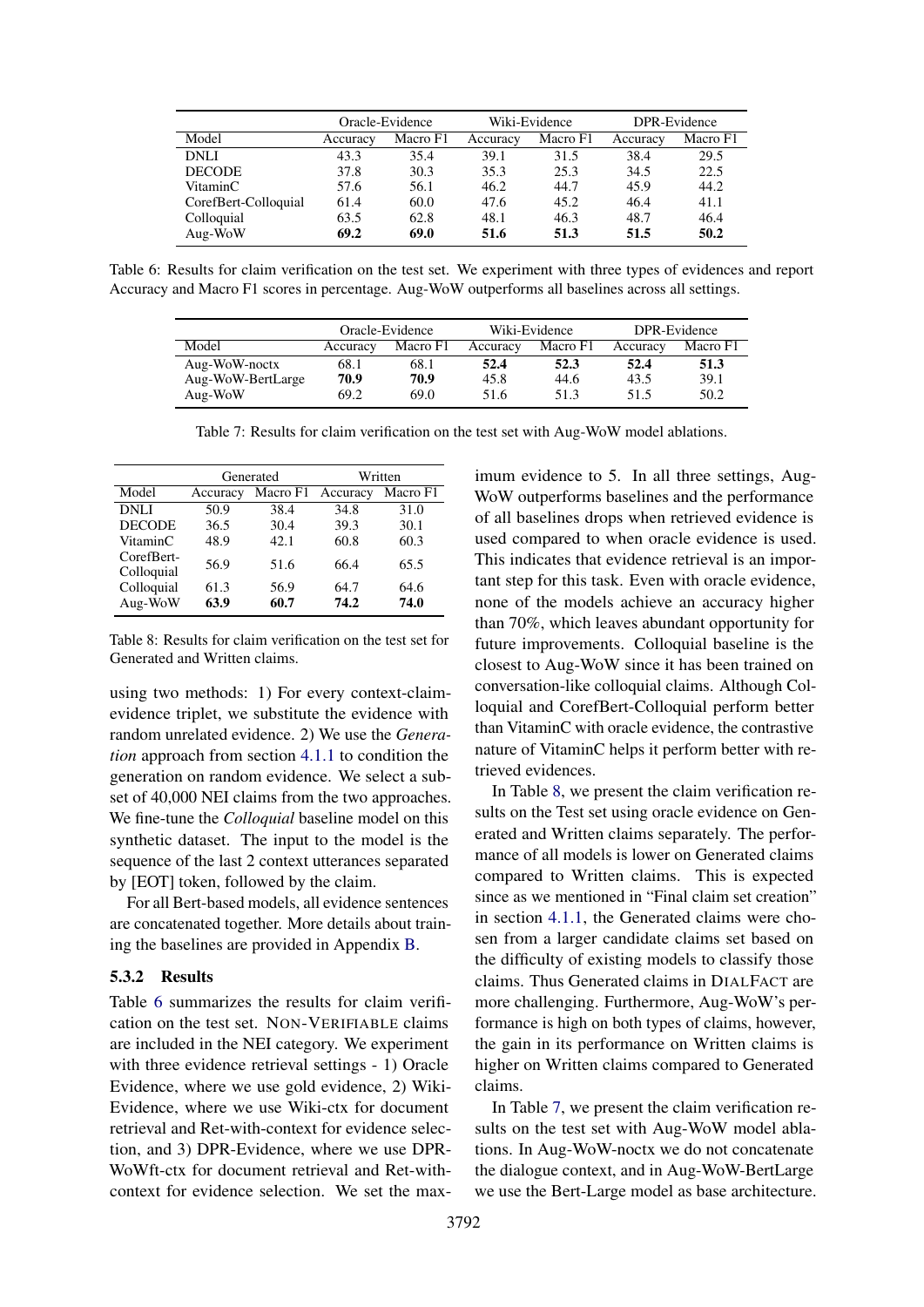<span id="page-8-0"></span>

| Context  | Biathlon means two sports right? What is the other sport?                                               | Response type: Generated                                       |
|----------|---------------------------------------------------------------------------------------------------------|----------------------------------------------------------------|
| Response | Biathlon combine the two sports into one event called the cross<br>country ski race. It's a lot of fun! | DNLI: S, CorefBERT-Colloquial: S,<br>DECODE: R. VitaminC: NEI. |
| Evidence | Biathlon: The biathlon is a winter sport that combines cross-country                                    | Colloquial: S, AugWoW: R,                                      |
|          | skiing and rifle shooting.                                                                              | Human: R                                                       |
| Context  | Do you know if professional cheerleaders make a lot of money?                                           | Response type: Generated                                       |
| Response | The whole point of cheerleading is to show off their skills, so I'm                                     | DNLI: S, CorefBERT-Colloquial: NEI,                            |
|          | sure they get paid a lot of money.                                                                      | DECODE: R. VitaminC: S.                                        |
| Evidence | Cheerleading: Cheerleading originated in the United States with an                                      | Colloquial: S, AugWoW: NEI,                                    |
|          | estimated 1.5 million participants in all-star cheerleading.                                            | Human: NEI                                                     |
| Context  | Japanese is even harder, the language is difficult to speak.                                            | Response type: Generated                                       |
| Response | The origins of the language lie in the prehistoric times when many                                      | DNLI: S, CorefBERT-Colloquial: NEI,                            |
|          | cultures spoke to one another.                                                                          | DECODE: S. VitaminC: NEI.                                      |
| Evidence | Japanese language: Little is known of the language's prehistory, or                                     | Colloquial: NEI, AugWoW: NEI,                                  |
|          | when it first appeared in Japan.                                                                        | Human: R                                                       |
| Context  | I might recognize if I heard it. Who else did you listen to in the 90s?                                 | Response type: Written                                         |
| Response | I also listened to another group Dave Grohl was apart of called                                         | DNLI: S, CorefBERT-Colloquial: R,                              |
|          | Them Crooked Vultures. It was not one of his best groups.                                               | DECODE: R. VitaminC: NEI.                                      |
| Evidence | Dave Grohl: He is the drummer and co-founder of the rock super-                                         | Colloquial: R, AugWoW: R,                                      |
|          | group Them Crooked Vultures.                                                                            | Human: S                                                       |

Table 9: Sample dialogue contexts, claims, evidences and model predictions. We also indicate whether the response is automatically generated or human written. Here S stands for SUPPORTED and R for REFUTED.

Aug-WoW-noctx is comparable to Aug-WoW, and has slightly lower performance with Oracle evidence. Although Aug-WoW-BertLarge performs better with oracle evidence, it is more sensitive to the evidence quality and performs poorly with retrieved evidence.

To test if a model that relies solely on claims and no evidence can leverage lexical biases in the claims to obtain good performance on DIAL-FACT, we train a model *Aug-WoW-claimonly* with no evidence included during training and testing. *Aug-WoW-claimonly* achieves 33.2% accuracy and 28.9% macro F1 score on the DIALFACT test set. Thus, a model can not exploit lexical cues in the claims of DIALFACT to obtain good performance.

We report performance on a two-way classification experiment in Appendix [A](#page-12-6) (Table [12\)](#page-14-1) where we combine REFUTED and NEI into a single class named NOT-SUPPORTED.

### 5.3.3 Discussion

We present sample dialogue contexts, claims, oracle evidence for the claims along with model predictions in Table [9.](#page-8-0) We found that models tend to incorrectly predict a REFUTED or NEI response as SUPPORTED when there is significant overlap between the evidence and the claim while ignoring the semantics. The first example illustrates this point where the presence of terms "biathlon" and "cross country skiing" misleads some models to predict SUPPORTED incorrectly. Similarly, models predict SUPPORTED or REFUTED for a NEI claim

due to word overlap between claim and evidence, as shown in the second example. Models also often fail to perform complex and commonsense-based reasoning during verification. In the third example, although humans can reason that the claim is RE-FUTED by the evidence, all models fail to correctly classify the claim. Finally, models struggle with lexical biases and separating the colloquial part of a claim from its factual parts. In the fourth example, although there is significant overlap between the claim and the evidence, models are fooled by the presence of the word "not one of", and predict a SUPPORTED claim as REFUTED.

## 6 Conclusion

We propose a new benchmark, DIALFACT, for factchecking in dialogue created based on grounded dialogues from the Wizard-of-Wikipedia dataset. Besides human-written response claims, we also create synthetic claims with operations such as contradiction, infilling and substitutions. We hire qualified crowd workers to annotate responses into NON-VERIFIABLE, SUPPORTED, REFUTED, or NOTE-NOUGHINFORMATION categories along with corresponding evidence. We point out empirically that existing fact-checking models trained on nondialogue data fail to perform well on our task. We demonstrate how to leverage automatically generated responses as weak supervised signals to improve performance. We hope that DIALFACT can facilitate fact-checking, and consistency modeling and evaluation research in the dialogue community.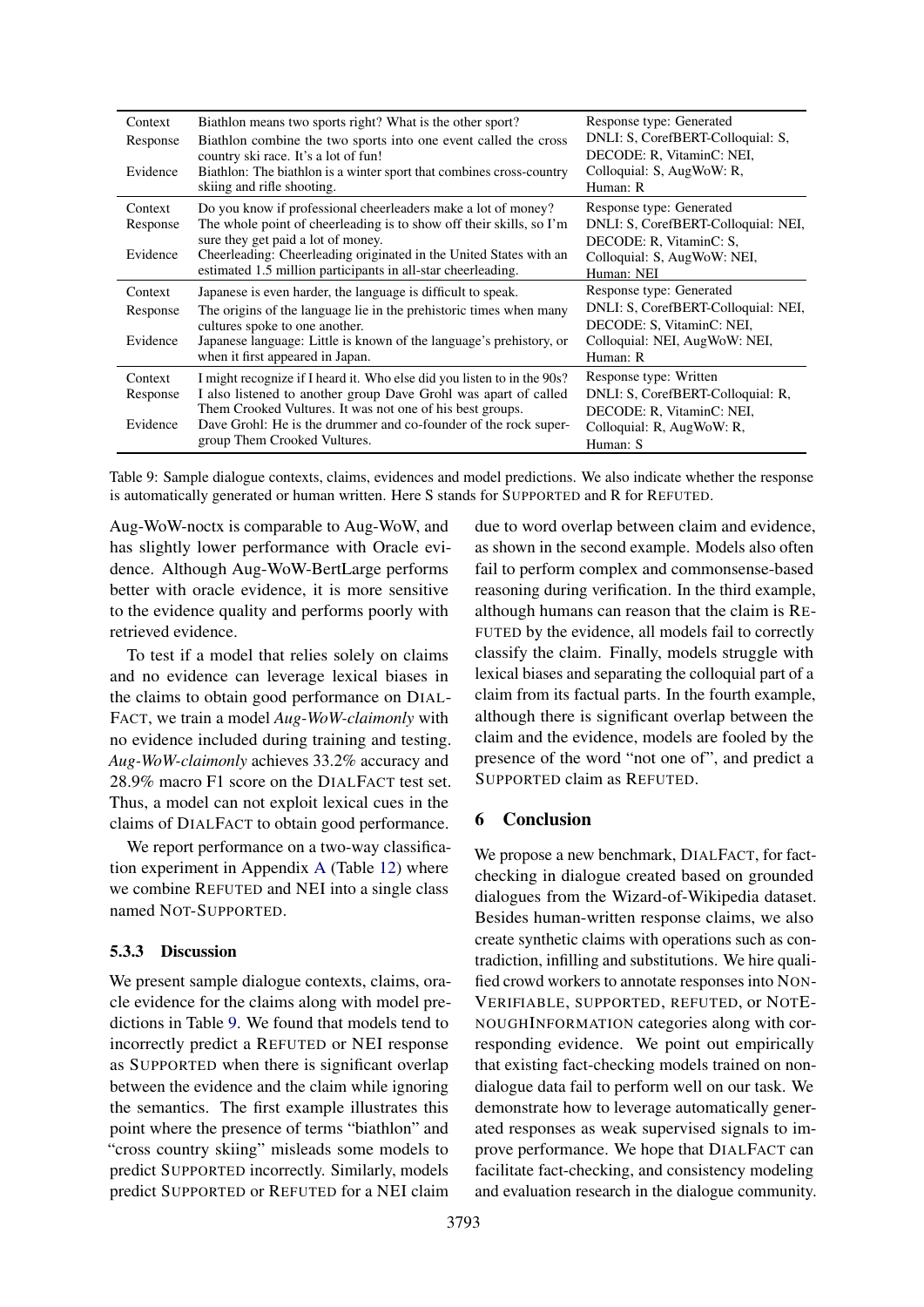### Ethical Considerations & Broader Impact

In this paper, we study the problem of factchecking in dialogue. The DIALFACT benchmark dataset proposed in this work could be helpful in creation of more accurate automatic fact checking systems and metrics, and ultimately creation of dialogue systems which are more faithful to factual knowledge and are thus more trustworthy. Automatic fact-checking of dialogue could be useful in many real-life scenarios where conversations need to be properly monitored to avoid spread of misinformation and disinformation, and where the conversation participants are needed to be given accurate information. However, DIALFACT benchmark only covers a specific domain with Wikipedia as background knowledge. Furthermore, even with our best efforts to ensure high quality and accuracy, the dataset might still contain incorrect labels and biases in some instances. This could pose a risk if models that are evaluated or built using this benchmark are used in domains not covered by the dataset or if they leverage evidence from unreliable or biased resources. Thus the proposed benchmark should not be treated as a universal tool for all domains and scenarios. In our work, we mitigate this risk by using the trusted source of Wikipedia for evidence and by curating hard training and testing instances using automated generation approaches. Considerable additional work is needed to improve the scope, coverage and validity of fact-checking systems and metrics, but our work provides a cautious yet concrete step towards developing fact checking systems for dialogue. training and testing instances using automated generation approaches.

# References

- <span id="page-9-0"></span>Daniel Adiwardana, Minh-Thang Luong, David R So, Jamie Hall, Noah Fiedel, Romal Thoppilan, Zi Yang, Apoorv Kulshreshtha, Gaurav Nemade, Yifeng Lu, et al. 2020. Towards a human-like open-domain chatbot. *arXiv preprint arXiv:2001.09977*.
- <span id="page-9-5"></span>Rami Aly, Zhijiang Guo, Michael Schlichtkrull, James Thorne, Andreas Vlachos, Christos Christodoulopoulos, Oana Cocarascu, and Arpit Mittal. 2021. Feverous: Fact extraction and verification over unstructured and structured information. *arXiv preprint arXiv:2106.05707*.
- <span id="page-9-9"></span>Pepa Atanasova, Dustin Wright, and Isabelle Augenstein. 2020. [Generating label cohesive and well](https://doi.org/10.18653/v1/2020.emnlp-main.256)[formed adversarial claims.](https://doi.org/10.18653/v1/2020.emnlp-main.256) In *Proceedings of the*

*2020 Conference on Empirical Methods in Natural Language Processing (EMNLP)*, pages 3168–3177, Online. Association for Computational Linguistics.

- <span id="page-9-2"></span>Giannis Bekoulis, Christina Papagiannopoulou, and Nikos Deligiannis. 2021. [A review on fact extraction](https://doi.org/10.1145/3485127) [and verification.](https://doi.org/10.1145/3485127) *ACM Comput. Surv.*, 55(1).
- <span id="page-9-3"></span>David DeVault and Matthew Stone. 2007. [Managing](http://semdial.org/anthology/Z07-DeVault_semdial_0011.pdf) [ambiguities across utterances in dialogue.](http://semdial.org/anthology/Z07-DeVault_semdial_0011.pdf) In *Proceedings of the 11th Workshop on the Semantics and Pragmatics of Dialogue - Full Papers*, Roverto, Italy. SEMDIAL.
- <span id="page-9-11"></span>Jacob Devlin, Ming-Wei Chang, Kenton Lee, and Kristina Toutanova. 2019. [BERT: Pre-training of](https://doi.org/10.18653/v1/N19-1423) [deep bidirectional transformers for language under](https://doi.org/10.18653/v1/N19-1423)[standing.](https://doi.org/10.18653/v1/N19-1423) In *Proceedings of the 2019 Conference of the North American Chapter of the Association for Computational Linguistics: Human Language Technologies, Volume 1 (Long and Short Papers)*, pages 4171–4186, Minneapolis, Minnesota. Association for Computational Linguistics.
- <span id="page-9-4"></span>Emily Dinan, Stephen Roller, Kurt Shuster, Angela Fan, Michael Auli, and Jason Weston. 2019. [Wizard](https://openreview.net/forum?id=r1l73iRqKm) [of wikipedia: Knowledge-powered conversational](https://openreview.net/forum?id=r1l73iRqKm) [agents.](https://openreview.net/forum?id=r1l73iRqKm) In *7th International Conference on Learning Representations, ICLR 2019, New Orleans, LA, USA, May 6-9, 2019*. OpenReview.net.
- <span id="page-9-6"></span>Nouha Dziri, Hannah Rashkin, Tal Linzen, and David Reitter. 2021. Evaluating groundedness in dialogue systems: The begin benchmark. *arXiv preprint arXiv:2105.00071*.
- <span id="page-9-8"></span>Steven Y. Feng, Varun Gangal, Jason Wei, Sarath Chandar, Soroush Vosoughi, Teruko Mitamura, and Eduard Hovy. 2021. [A survey of data augmentation](https://doi.org/10.18653/v1/2021.findings-acl.84) [approaches for NLP.](https://doi.org/10.18653/v1/2021.findings-acl.84) In *Findings of the Association for Computational Linguistics: ACL-IJCNLP 2021*, pages 968–988, Online. Association for Computational Linguistics.
- <span id="page-9-10"></span>Matt Gardner, Joel Grus, Mark Neumann, Oyvind Tafjord, Pradeep Dasigi, Nelson F. Liu, Matthew Peters, Michael Schmitz, and Luke Zettlemoyer. 2018. [AllenNLP: A deep semantic natural language pro](https://doi.org/10.18653/v1/W18-2501)[cessing platform.](https://doi.org/10.18653/v1/W18-2501) In *Proceedings of Workshop for NLP Open Source Software (NLP-OSS)*, pages 1–6, Melbourne, Australia. Association for Computational Linguistics.
- <span id="page-9-7"></span>Sarik Ghazarian, Zixi Liu, Akash S M, Ralph Weischedel, Aram Galstyan, and Nanyun Peng. 2021. [Plot-guided adversarial example construction for](https://doi.org/10.18653/v1/2021.naacl-main.343) [evaluating open-domain story generation.](https://doi.org/10.18653/v1/2021.naacl-main.343) In *Proceedings of the 2021 Conference of the North American Chapter of the Association for Computational Linguistics: Human Language Technologies*, pages 4334–4344, Online. Association for Computational Linguistics.
- <span id="page-9-1"></span>Zhijiang Guo, Michael Schlichtkrull, and Andreas Vlachos. 2021. A survey on automated fact-checking. *arXiv preprint arXiv:2108.11896*.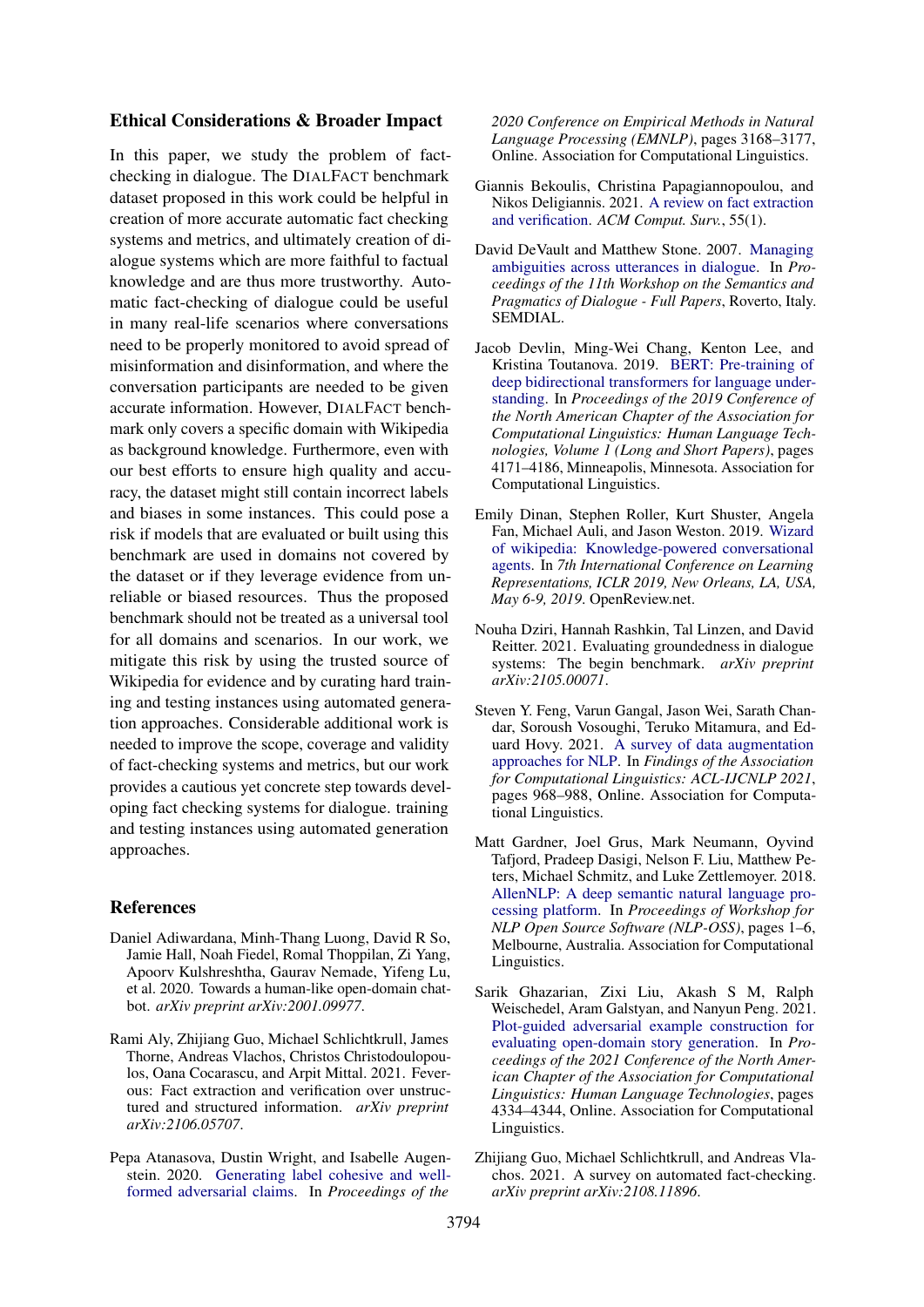- <span id="page-10-7"></span>Prakhar Gupta, Yulia Tsvetkov, and Jeffrey Bigham. 2021. [Synthesizing adversarial negative responses](https://doi.org/10.18653/v1/2021.findings-acl.338) [for robust response ranking and evaluation.](https://doi.org/10.18653/v1/2021.findings-acl.338) In *Findings of the Association for Computational Linguistics: ACL-IJCNLP 2021*, pages 3867–3883, Online. Association for Computational Linguistics.
- <span id="page-10-14"></span>Andreas Hanselowski, Hao Zhang, Zile Li, Daniil Sorokin, Benjamin Schiller, Claudia Schulz, and Iryna Gurevych. 2018. [UKP-athene: Multi-sentence](https://doi.org/10.18653/v1/W18-5516) [textual entailment for claim verification.](https://doi.org/10.18653/v1/W18-5516) In *Proceedings of the First Workshop on Fact Extraction and VERification (FEVER)*, pages 103–108, Brussels, Belgium. Association for Computational Linguistics.
- <span id="page-10-9"></span>Christopher Hidey, Tuhin Chakrabarty, Tariq Alhindi, Siddharth Varia, Kriste Krstovski, Mona Diab, and Smaranda Muresan. 2020. [DeSePtion: Dual se](https://doi.org/10.18653/v1/2020.acl-main.761)[quence prediction and adversarial examples for im](https://doi.org/10.18653/v1/2020.acl-main.761)[proved fact-checking.](https://doi.org/10.18653/v1/2020.acl-main.761) In *Proceedings of the 58th Annual Meeting of the Association for Computational Linguistics*, pages 8593–8606, Online. Association for Computational Linguistics.
- <span id="page-10-12"></span>Ari Holtzman, Jan Buys, Li Du, Maxwell Forbes, and Yejin Choi. 2020. [The curious case of neural text](https://openreview.net/forum?id=rygGQyrFvH) [degeneration.](https://openreview.net/forum?id=rygGQyrFvH) In *8th International Conference on Learning Representations, ICLR 2020, Addis Ababa, Ethiopia, April 26-30, 2020*. OpenReview.net.
- <span id="page-10-10"></span>Matthew Honnibal and Ines Montani. 2017. spaCy 2: Natural language understanding with Bloom embeddings, convolutional neural networks and incremental parsing. To appear.
- <span id="page-10-0"></span>Or Honovich, Leshem Choshen, Roee Aharoni, Ella Neeman, Idan Szpektor, and Omri Abend. 2021.  $Q^2$ : Evaluating factual consistency in knowledgegrounded dialogues via question generation and question answering. *arXiv preprint arXiv:2104.08202*.
- <span id="page-10-2"></span>Yichen Jiang, Shikha Bordia, Zheng Zhong, Charles Dognin, Maneesh Singh, and Mohit Bansal. 2020. [HoVer: A dataset for many-hop fact extraction and](https://doi.org/10.18653/v1/2020.findings-emnlp.309) [claim verification.](https://doi.org/10.18653/v1/2020.findings-emnlp.309) In *Findings of the Association for Computational Linguistics: EMNLP 2020*, pages 3441–3460, Online. Association for Computational Linguistics.
- <span id="page-10-17"></span>Vladimir Karpukhin, Barlas Oguz, Sewon Min, Patrick Lewis, Ledell Wu, Sergey Edunov, Danqi Chen, and Wen-tau Yih. 2020. [Dense passage retrieval for open](https://doi.org/10.18653/v1/2020.emnlp-main.550)[domain question answering.](https://doi.org/10.18653/v1/2020.emnlp-main.550) In *Proceedings of the 2020 Conference on Empirical Methods in Natural Language Processing (EMNLP)*, pages 6769–6781, Online. Association for Computational Linguistics.
- <span id="page-10-5"></span>Byeongchang Kim, Hyunwoo Kim, Seokhee Hong, and Gunhee Kim. 2021. [How robust are fact checking](https://doi.org/10.18653/v1/2021.naacl-main.121) [systems on colloquial claims?](https://doi.org/10.18653/v1/2021.naacl-main.121) In *Proceedings of the 2021 Conference of the North American Chapter of the Association for Computational Linguistics: Human Language Technologies*, pages 1535–1548, Online. Association for Computational Linguistics.
- <span id="page-10-6"></span>Mojtaba Komeili, Kurt Shuster, and Jason Weston. 2021. Internet-augmented dialogue generation. *arXiv preprint arXiv:2107.07566*.
- <span id="page-10-15"></span>Zhenghao Liu, Chenyan Xiong, Maosong Sun, and Zhiyuan Liu. 2020. [Fine-grained fact verification](https://doi.org/10.18653/v1/2020.acl-main.655) [with kernel graph attention network.](https://doi.org/10.18653/v1/2020.acl-main.655) In *Proceedings of the 58th Annual Meeting of the Association for Computational Linguistics*, pages 7342–7351, Online. Association for Computational Linguistics.
- <span id="page-10-11"></span>George A Miller. 1998. *WordNet: An electronic lexical database*. MIT press.
- <span id="page-10-4"></span>Preslav Nakov, Giovanni Da San Martino, Tamer Elsayed, Alberto Barrón-Cedeño, Rubén Míguez, Shaden Shaar, Firoj Alam, Fatima Haouari, Maram Hasanain, Nikolay Babulkov, Alex Nikolov, Gautam Kishore Shahi, Julia Maria Struß, and Thomas Mandl. 2021. The clef-2021 checkthat! lab on detecting check-worthy claims, previously fact-checked claims, and fake news. In *Advances in Information Retrieval*, pages 639–649, Cham. Springer International Publishing.
- <span id="page-10-13"></span>Yixin Nie, Mary Williamson, Mohit Bansal, Douwe Kiela, and Jason Weston. 2021. [I like fish, espe](https://doi.org/10.18653/v1/2021.acl-long.134)[cially dolphins: Addressing contradictions in dia](https://doi.org/10.18653/v1/2021.acl-long.134)[logue modeling.](https://doi.org/10.18653/v1/2021.acl-long.134) In *Proceedings of the 59th Annual Meeting of the Association for Computational Linguistics and the 11th International Joint Conference on Natural Language Processing (Volume 1: Long Papers)*, pages 1699–1713, Online. Association for Computational Linguistics.
- <span id="page-10-8"></span>Piotr Niewinski, Maria Pszona, and Maria Janicka. 2019. [GEM: Generative enhanced model for adversarial at](https://doi.org/10.18653/v1/D19-6604)[tacks.](https://doi.org/10.18653/v1/D19-6604) In *Proceedings of the Second Workshop on Fact Extraction and VERification (FEVER)*, pages 20–26, Hong Kong, China. Association for Computational Linguistics.
- <span id="page-10-3"></span>Jeppe Nørregaard and Leon Derczynski. 2021. [Dan-](https://aclanthology.org/2021.nodalida-main.47)[FEVER: claim verification dataset for Danish.](https://aclanthology.org/2021.nodalida-main.47) In *Proceedings of the 23rd Nordic Conference on Computational Linguistics (NoDaLiDa)*, pages 422–428, Reykjavik, Iceland (Online). Linköping University Electronic Press, Sweden.
- <span id="page-10-16"></span>Fabio Petroni, Aleksandra Piktus, Angela Fan, Patrick Lewis, Majid Yazdani, Nicola De Cao, James Thorne, Yacine Jernite, Vladimir Karpukhin, Jean Maillard, Vassilis Plachouras, Tim Rocktäschel, and Sebastian Riedel. 2021. [KILT: a benchmark for knowledge](https://doi.org/10.18653/v1/2021.naacl-main.200) [intensive language tasks.](https://doi.org/10.18653/v1/2021.naacl-main.200) In *Proceedings of the 2021 Conference of the North American Chapter of the Association for Computational Linguistics: Human Language Technologies*, pages 2523–2544, Online. Association for Computational Linguistics.
- <span id="page-10-1"></span>Libo Qin, Tianbao Xie, Shijue Huang, Qiguang Chen, Xiao Xu, and Wanxiang Che. 2021. [Don't be contra](https://doi.org/10.18653/v1/2021.emnlp-main.182)[dicted with anything! CI-ToD: Towards benchmark](https://doi.org/10.18653/v1/2021.emnlp-main.182)[ing consistency for task-oriented dialogue system.](https://doi.org/10.18653/v1/2021.emnlp-main.182) In *Proceedings of the 2021 Conference on Empirical Methods in Natural Language Processing*, pages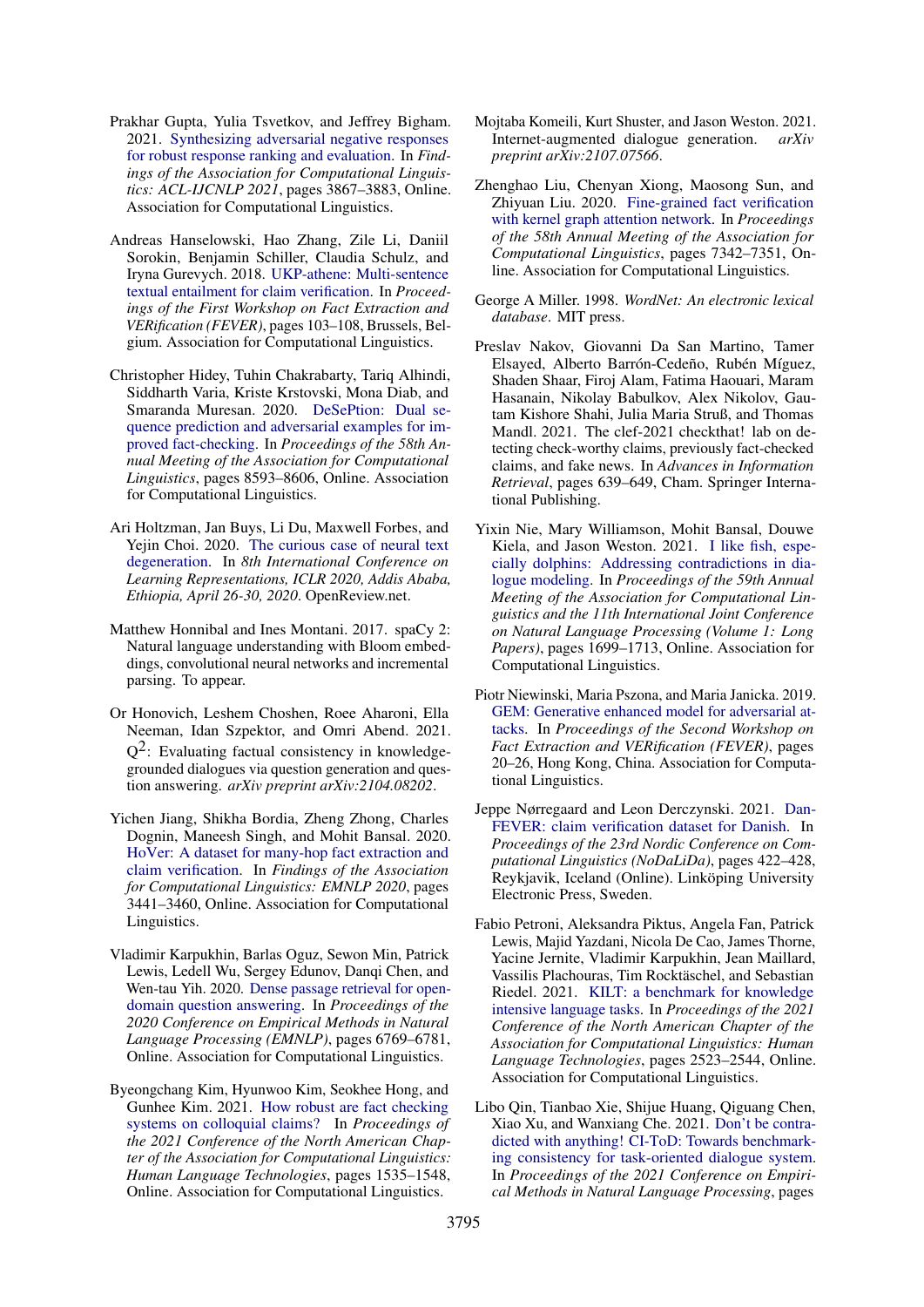2357–2367, Online and Punta Cana, Dominican Republic. Association for Computational Linguistics.

- <span id="page-11-14"></span>Alec Radford, Jeffrey Wu, Rewon Child, David Luan, Dario Amodei, Ilya Sutskever, et al. 2019. Language models are unsupervised multitask learners. *OpenAI blog*, 1(8):9.
- <span id="page-11-13"></span>Colin Raffel, Noam Shazeer, Adam Roberts, Katherine Lee, Sharan Narang, Michael Matena, Yanqi Zhou, Wei Li, and Peter J. Liu. 2020. [Exploring the](http://jmlr.org/papers/v21/20-074.html) [limits of transfer learning with a unified text-to-text](http://jmlr.org/papers/v21/20-074.html) [transformer.](http://jmlr.org/papers/v21/20-074.html) *Journal of Machine Learning Research*, 21(140):1–67.
- <span id="page-11-2"></span>Hannah Rashkin, David Reitter, Gaurav Singh Tomar, and Dipanjan Das. 2021. [Increasing faithfulness](https://doi.org/10.18653/v1/2021.acl-long.58) [in knowledge-grounded dialogue with controllable](https://doi.org/10.18653/v1/2021.acl-long.58) [features.](https://doi.org/10.18653/v1/2021.acl-long.58) In *Proceedings of the 59th Annual Meeting of the Association for Computational Linguistics and the 11th International Joint Conference on Natural Language Processing (Volume 1: Long Papers)*, pages 704–718, Online. Association for Computational Linguistics.
- <span id="page-11-6"></span>Stephen Roller, Emily Dinan, Naman Goyal, Da Ju, Mary Williamson, Yinhan Liu, Jing Xu, Myle Ott, Eric Michael Smith, Y-Lan Boureau, and Jason Weston. 2021. [Recipes for building an open-domain](https://aclanthology.org/2021.eacl-main.24) [chatbot.](https://aclanthology.org/2021.eacl-main.24) In *Proceedings of the 16th Conference of the European Chapter of the Association for Computational Linguistics: Main Volume*, pages 300–325, Online. Association for Computational Linguistics.
- <span id="page-11-8"></span>Arkadiy Saakyan, Tuhin Chakrabarty, and Smaranda Muresan. 2021. [COVID-fact: Fact extraction and](https://doi.org/10.18653/v1/2021.acl-long.165) [verification of real-world claims on COVID-19 pan](https://doi.org/10.18653/v1/2021.acl-long.165)[demic.](https://doi.org/10.18653/v1/2021.acl-long.165) In *Proceedings of the 59th Annual Meeting of the Association for Computational Linguistics and the 11th International Joint Conference on Natural Language Processing (Volume 1: Long Papers)*, pages 2116–2129, Online. Association for Computational Linguistics.
- <span id="page-11-7"></span>Keisuke Sakaguchi, Ronan Le Bras, Chandra Bhagavatula, and Yejin Choi. 2021. [Winogrande: An adver](https://doi.org/10.1145/3474381)[sarial winograd schema challenge at scale.](https://doi.org/10.1145/3474381) *Commun. ACM*, 64(9):99–106.
- <span id="page-11-4"></span>Tal Schuster, Adam Fisch, and Regina Barzilay. 2021. [Get your vitamin C! robust fact verification with](https://doi.org/10.18653/v1/2021.naacl-main.52) [contrastive evidence.](https://doi.org/10.18653/v1/2021.naacl-main.52) In *Proceedings of the 2021 Conference of the North American Chapter of the Association for Computational Linguistics: Human Language Technologies*, pages 624–643, Online. Association for Computational Linguistics.
- <span id="page-11-15"></span>Tal Schuster, Darsh Shah, Yun Jie Serene Yeo, Daniel Roberto Filizzola Ortiz, Enrico Santus, and Regina Barzilay. 2019. [Towards debiasing fact verification](https://doi.org/10.18653/v1/D19-1341) [models.](https://doi.org/10.18653/v1/D19-1341) In *Proceedings of the 2019 Conference on Empirical Methods in Natural Language Processing and the 9th International Joint Conference on Natural Language Processing (EMNLP-IJCNLP)*, pages 3419–3425, Hong Kong, China. Association for Computational Linguistics.
- <span id="page-11-12"></span>Darsh J Shah, Tal Schuster, and Regina Barzilay. 2020. [Automatic fact-guided sentence modification.](https://arxiv.org/pdf/1909.13838.pdf) In *Association for the Advancement of Artificial Intelligence (AAAI)*.
- <span id="page-11-3"></span>Kurt Shuster, Spencer Poff, Moya Chen, Douwe Kiela, and Jason Weston. 2021. Retrieval augmentation reduces hallucination in conversation. *arXiv preprint arXiv:2104.07567*.
- <span id="page-11-16"></span>Dominik Stammbach and Guenter Neumann. 2019. [Team DOMLIN: Exploiting evidence enhancement](https://doi.org/10.18653/v1/D19-6616) [for the FEVER shared task.](https://doi.org/10.18653/v1/D19-6616) In *Proceedings of the Second Workshop on Fact Extraction and VERification (FEVER)*, pages 105–109, Hong Kong, China. Association for Computational Linguistics.
- <span id="page-11-11"></span>James Thorne and Andreas Vlachos. 2021. [Evidence](https://doi.org/10.18653/v1/2021.acl-long.256)[based factual error correction.](https://doi.org/10.18653/v1/2021.acl-long.256) In *Proceedings of the 59th Annual Meeting of the Association for Computational Linguistics and the 11th International Joint Conference on Natural Language Processing (Volume 1: Long Papers)*, pages 3298–3309, Online. Association for Computational Linguistics.
- <span id="page-11-0"></span>James Thorne, Andreas Vlachos, Christos Christodoulopoulos, and Arpit Mittal. 2018. [FEVER: a large-scale dataset for fact extraction](https://doi.org/10.18653/v1/N18-1074) [and VERification.](https://doi.org/10.18653/v1/N18-1074) In *Proceedings of the 2018 Conference of the North American Chapter of the Association for Computational Linguistics: Human Language Technologies, Volume 1 (Long Papers)*, pages 809–819, New Orleans, Louisiana. Association for Computational Linguistics.
- <span id="page-11-9"></span>James Thorne, Andreas Vlachos, Christos Christodoulopoulos, and Arpit Mittal. 2019. [Evaluating adversarial attacks against multiple](https://doi.org/10.18653/v1/D19-1292) [fact verification systems.](https://doi.org/10.18653/v1/D19-1292) In *Proceedings of the 2019 Conference on Empirical Methods in Natural Language Processing and the 9th International Joint Conference on Natural Language Processing (EMNLP-IJCNLP)*, pages 2944–2953, Hong Kong, China. Association for Computational Linguistics.
- <span id="page-11-10"></span>Andrew Trask, Phil Michalak, and John Liu. 2015. sense2vec-a fast and accurate method for word sense disambiguation in neural word embeddings. *arXiv preprint arXiv:1511.06388*.
- <span id="page-11-5"></span>David Wadden, Shanchuan Lin, Kyle Lo, Lucy Lu Wang, Madeleine van Zuylen, Arman Cohan, and Hannaneh Hajishirzi. 2020. [Fact or fiction: Verifying](https://doi.org/10.18653/v1/2020.emnlp-main.609) [scientific claims.](https://doi.org/10.18653/v1/2020.emnlp-main.609) In *Proceedings of the 2020 Conference on Empirical Methods in Natural Language Processing (EMNLP)*, pages 7534–7550, Online. Association for Computational Linguistics.
- <span id="page-11-1"></span>William Yang Wang. 2017. ["liar, liar pants on fire":](https://doi.org/10.18653/v1/P17-2067) [A new benchmark dataset for fake news detection.](https://doi.org/10.18653/v1/P17-2067) In *Proceedings of the 55th Annual Meeting of the Association for Computational Linguistics (Volume 2: Short Papers)*, pages 422–426, Vancouver, Canada. Association for Computational Linguistics.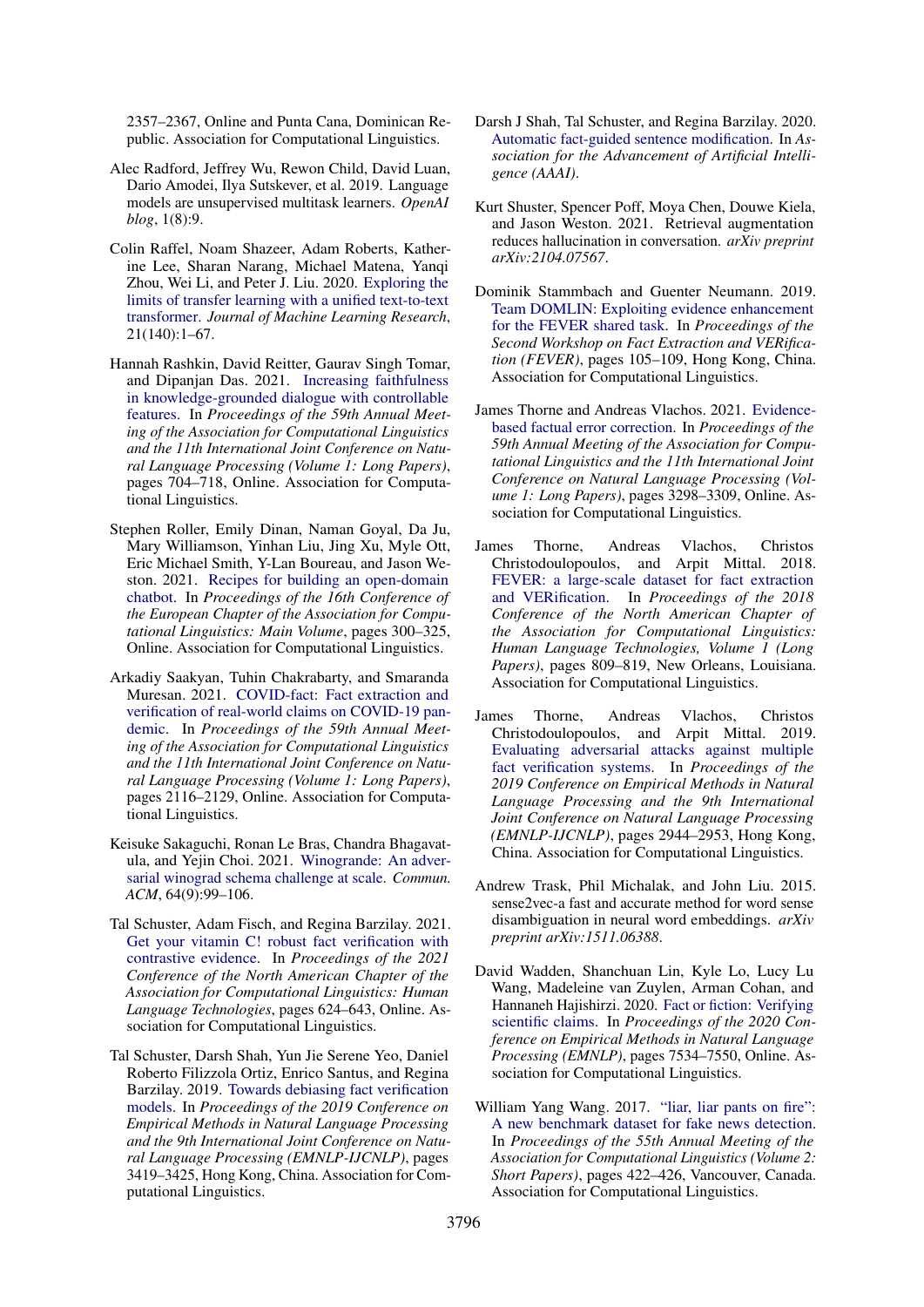- <span id="page-12-3"></span>Sean Welleck, Jason Weston, Arthur Szlam, and Kyunghyun Cho. 2019. [Dialogue natural language](https://doi.org/10.18653/v1/P19-1363) [inference.](https://doi.org/10.18653/v1/P19-1363) In *Proceedings of the 57th Annual Meeting of the Association for Computational Linguistics*, pages 3731–3741, Florence, Italy. Association for Computational Linguistics.
- <span id="page-12-1"></span>Jianshu Chen Wenhu Chen, Hongmin Wang, Yunkai Zhang, Hong Wang, Shiyang Li, Xiyou Zhou, and William Yang Wang. 2020. Tabfact : A large-scale dataset for table-based fact verification. In *International Conference on Learning Representations (ICLR)*, Addis Ababa, Ethiopia.
- <span id="page-12-2"></span>Wenquan Wu, Zhen Guo, Xiangyang Zhou, Hua Wu, Xiyuan Zhang, Rongzhong Lian, and Haifeng Wang. 2019. [Proactive human-machine conversation with](https://doi.org/10.18653/v1/P19-1369) [explicit conversation goal.](https://doi.org/10.18653/v1/P19-1369) In *Proceedings of the 57th Annual Meeting of the Association for Computational Linguistics*, pages 3794–3804, Florence, Italy. Association for Computational Linguistics.
- <span id="page-12-0"></span>Jing Xu, Arthur Szlam, and Jason Weston. 2021. Beyond goldfish memory: Long-term open-domain conversation. *arXiv preprint arXiv:2107.07567*.
- <span id="page-12-5"></span>Deming Ye, Yankai Lin, Jiaju Du, Zhenghao Liu, Peng Li, Maosong Sun, and Zhiyuan Liu. 2020. [Corefer](https://doi.org/10.18653/v1/2020.emnlp-main.582)[ential Reasoning Learning for Language Represen](https://doi.org/10.18653/v1/2020.emnlp-main.582)[tation.](https://doi.org/10.18653/v1/2020.emnlp-main.582) In *Proceedings of the 2020 Conference on Empirical Methods in Natural Language Processing (EMNLP)*, pages 7170–7186, Online. Association for Computational Linguistics.

### <span id="page-12-6"></span>A Supplementary Results

We present the claim verification results on the validation set in Table [10.](#page-13-1) The trend in performance is similar to the trend observed in the test set reported in [6.](#page-7-0) In our human studies discussed in subsection *Data validation* of section [4.4,](#page-4-1) we observe that workers confuse between REFUTED and NEI labels. Furthermore, there are cases where the workers can miss finding an evidence which refutes a claim on Wikipedia and label the claim as NEI even though they are instructed to find and verify a claim by visiting Wikipedia. Similar findings were reported in other fact-checking tasks [\(Jiang](#page-10-2) [et al.,](#page-10-2) [2020\)](#page-10-2). Hence we perform another experiment where we combine REFUTED and NEI into a single class, and name it NOT-SUPPORTED. We present the claim verification results on test set for this setting in Table [12.](#page-14-1) The performance of all baselines is higher since the task is transformed to a 2-way classification task from a 3-way classification task. Aug-WoW performs the best in this setting.

<span id="page-12-7"></span>

Figure 2: The Confusion matrix of Aug-WoW model.

In Sectio[n5.3.2,](#page-7-3) we discuss results where NON-VERIFIABLE claims are included in the NEI category. In Table [11,](#page-13-2) we present the results for 3-way classification on test set where NON-VERIFIABLE claims with NEI-PERSONAL labels are removed, that is, only Verifiable claims are kept for NEI labelled claims. The trends in results are similar to the ones observed in Table [6.](#page-7-0)

We show the confusion matrix of our Aug-WoW model in Figure [2.](#page-12-7) Aug-WoW has the lowest performance on NEI claims and highest confusion between NEI and Refuted classes.

### <span id="page-12-4"></span>B Implementation Details

First we discuss the implementation details for claim generation techniques in section [4.1.1.](#page-2-0) For Negation we use the implementation from fever-2 baseline<sup>[6](#page-0-0)</sup> [\(Thorne et al.,](#page-11-9) [2019\)](#page-11-9). For the T5 model in *Mask-and-Fill* and Blenderbot model in *Generation* approach, we use the models and training scripts available in the Hugging Face's Transform-ers repository<sup>[7](#page-0-0)</sup>. Blenderbot was finetuned on full WoW training dataset with batch size of 40.

We next discuss the implementation details for the document retrieval methods. For WikiAPI method, [Kim et al.](#page-10-5) [\(2021\)](#page-10-5) pointed out that Wiki-API method naively retrieves documents related to filler words such as "I", "Yes", "They" etc. frequently. In our implementation of WikiAPI we mitigate this issue by filtering out such colloquial phrases by using a manually created stopwords list. We remove the stopwords from the candidate set of entities on which MediaWiki API is called. Our experiments showed significant improvement in the quality of the returned documents. For DPR, we use the *wiki* dpr dataset available in the Hug-

<sup>6</sup><www.github.com/j6mes/fever2-baseline> <sup>7</sup>[www.github.com/huggingface/](www.github.com/huggingface/transformers/) [transformers/](www.github.com/huggingface/transformers/)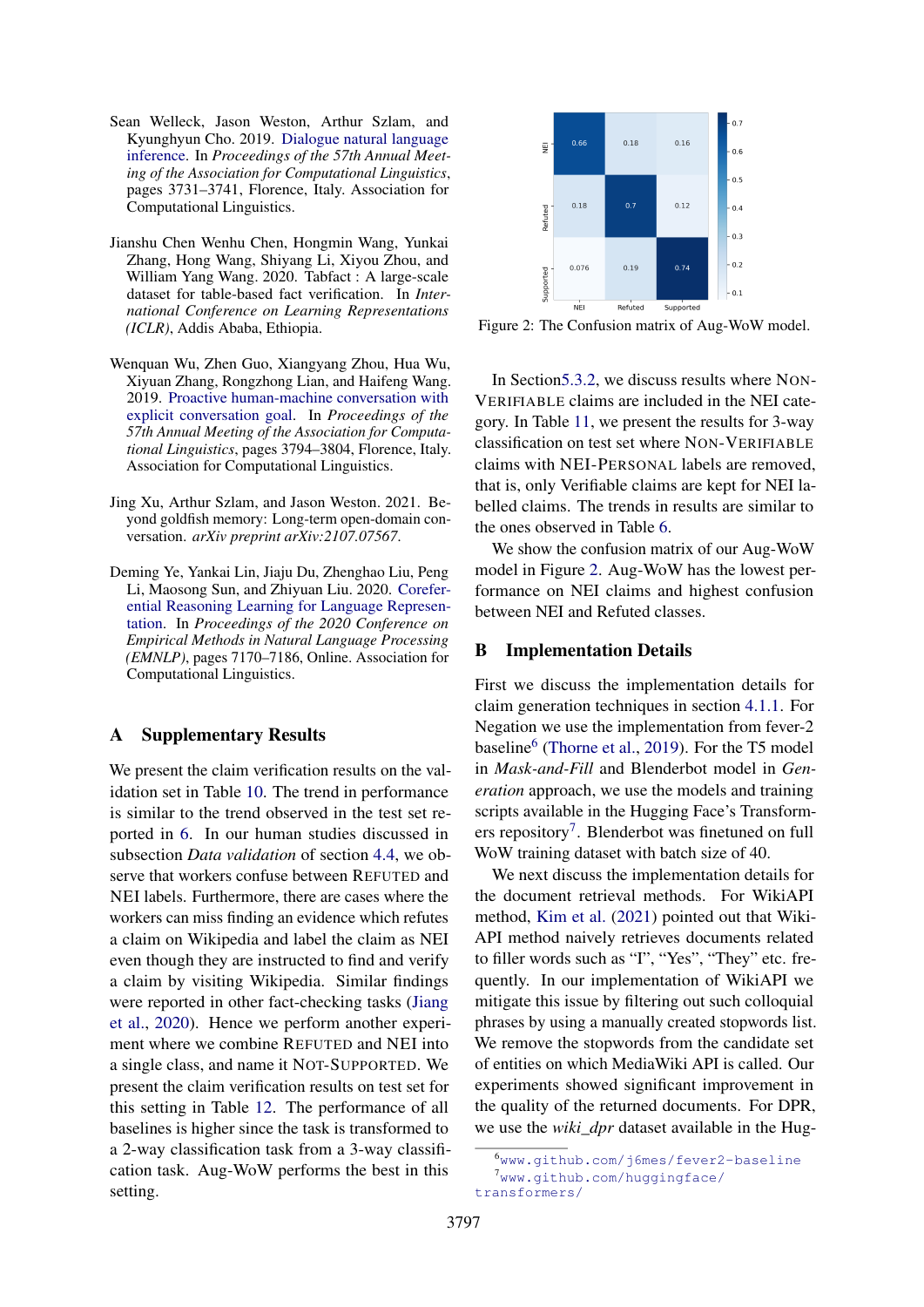<span id="page-13-1"></span>

|                      | Oracle-Evidence |          |          | Wiki-Evidence |          | DPR-Evidence |  |
|----------------------|-----------------|----------|----------|---------------|----------|--------------|--|
| Model                | Accuracy        | Macro F1 | Accuracy | Macro F1      | Accuracy | Macro F1     |  |
| <b>DNLI</b>          | 42.0            | 34.9     | 39.0     | 31.1          | 38.2     | 30.1         |  |
| <b>DECODE</b>        | 31.6            | 29.2     | 33.5     | 25.7          | 31.1     | 21.2         |  |
| VitaminC             | 60.5            | 58.4     | 45.2     | 43.8          | 46.1     | 44.2         |  |
| CorefBert-Colloquial | 64.5            | 63.0     | 46.8     | 44.4          | 46.2     | 42.4         |  |
| Colloquial           | 65.0            | 63.1     | 48.6     | 46.5          | 51.3     | 48.4         |  |
| Aug-WoW              | 70.4            | 70.4     | 51.2     | 51.1          | 50.4     | 49.6         |  |

<span id="page-13-2"></span>Table 10: Results for claim verification on the validation set. We experiment with three types of evidences and report Accuracy and Macro F1 scores in percentage. Aug-WoW outperforms all baselines across all settings.

|                      | Oracle-Evidence |          | Wiki-Evidence |          | DPR-Evidence |          |
|----------------------|-----------------|----------|---------------|----------|--------------|----------|
| Model                | Accuracy        | Macro F1 | Accuracy      | Macro F1 | Accuracy     | Macro F1 |
| <b>DNLI</b>          | 43.8            | 33.7     | 41.3          | 32.2     | 41.3         | 30.4     |
| <b>DECODE</b>        | 41.8            | 31.7     | 39.0          | 26.7     | 38.1         | 23.8     |
| VitaminC             | 52.7            | 52.9     | 41.3          | 40.8     | 41.1         | 40.9     |
| CorefBert-Colloquial | 64.1            | 61.9     | 50.1          | 46.5     | 50.0         | 43.0     |
| Colloquial           | 63.4            | 62.3     | 48.1          | 45.9     | 49.8         | 46.3     |
| Aug-WoW              | 69.7            | 69.0     | 51.7          | 50.5     | 52.8         | 49.6     |

Table 11: Results for claim verification on the test set for 3-way classification where Non-Verifiable claims with NEI-Personal labels are removed and for NEI only Verifiable claims are kept. We report Accuracy and Macro F1 scores in percentage.

ging Face Datasets library<sup>[8](#page-0-0)</sup> for document retrieval. It contains 21M passages from wikipedia along with their DPR embeddings. The wikipedia articles are split into multiple, disjoint text blocks of 100 words as passages. We retrieve top 100 documents per claim. We finetune the claim encoders for *DPR-WoWft-claimonly* and *DPR-WoWft-ctx* us-ing the original DPR implementation<sup>[9](#page-0-0)</sup>. The original biencoder was trained on natural questions dataset. We only fine-tune the question encoder of the DPR model. DPR training data consists of positive, random negatives and hard negative pairs. For positive claim-evidence document pairs, we use the response-knowledge sentence pairs in the original WoW dataset, where we filter out NON-VERIFIABLE claims using the *Lexical* baseline from section [5.1.](#page-5-2) For hard negatives, we follow the instructions in the DPR repository and mine hard negatives using the original DPR index and encoder (facebook/dpr-question\_encoder-single-nq-base) itself. Specifically, we use DPR to retrieve top 2 evidences per claim and use them as a hard negative if they are not the same as the original knowledge sentence for the claim in the WoW dataset. We finetune the base DPR encoder on the aforementioned constructed data and convert only the question encoder checkpoints into Hugging Face model format. Since the Wikipedia version used for evidence in WoW dataset (and hence in DialFact evidence), and Hugging Face's wiki\_dpr (used for document retrieval in our experiments) are different, even if WikiAPI and DPR methods retrieve a correct document, it might not exactly match the evidence we picked up from WoW dataset due to wording changes and edits between the two versions of Wikipedia pages. Therefore we relax the requirements from exact document matching to partial matching. That is, we assume a retrieved document matches a gold document if either the initial half or final half of the retrieved document matches the gold evidence document's half.

We next discuss the implementation details for the models for claim verification [5.3.](#page-6-2) For VitaminC, we use the tals/albert-base-vitaminc-fever model available in their repo $10$ . We finetune CorefBERTbase for CorefBERT and use the official code from the authors<sup>[11](#page-0-0)</sup>. We train AugWoW and Colloquial models using the code from the VitaminC repo<sup>[12](#page-0-0)</sup> on a machine with 4 NVIDIA A100 GPUs and train batch size of 100. We use the validation set performance for model selection.

# <span id="page-13-0"></span>C AMT Instructions

We present the screenshot of the annotation interface is shown in Figure [3.](#page-15-0) Workers were paid an avergae of \$8-10 per hour across all tasks. For

<sup>10</sup><www.github.com/TalSchuster/VitaminC>

<sup>11</sup>[www.github.com/thunlp/CorefBERT/tree/](www.github.com/thunlp/CorefBERT/tree/master/FEVER) [master/FEVER](www.github.com/thunlp/CorefBERT/tree/master/FEVER)

<sup>8</sup>[www.huggingface.co/datasets/wiki\\_dpr](www.huggingface.co/datasets/wiki_dpr) <sup>9</sup>[www.github.com/facebookresearch/DPR](www.github.com/facebookresearch/ DPR)

<sup>12</sup><www.github.com/TalSchuster/VitaminC>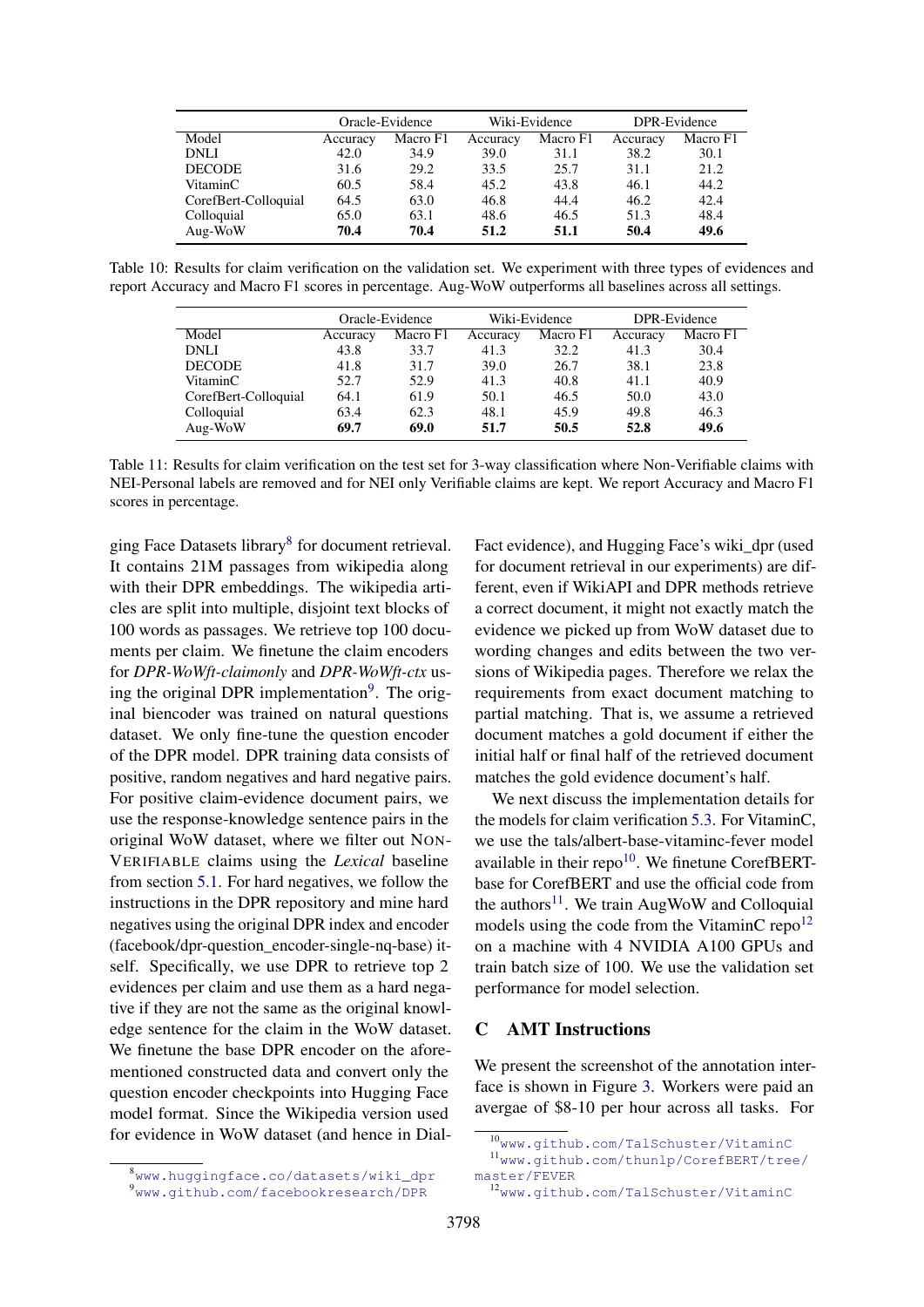<span id="page-14-1"></span>

|                      | Oracle-Evidence |          | Wiki-Evidence |          | DPR-Evidence |          |
|----------------------|-----------------|----------|---------------|----------|--------------|----------|
| Model                | Accuracy        | Macro F1 | Accuracy      | Macro F1 | Accuracy     | Macro F1 |
| <b>DNLI</b>          | 48.1            | 46.5     | 47.2          | 46.3     | 43.9         | 42.0     |
| <b>DECODE</b>        | 65.4            | 62.5     | 63.2          | 52.2     | 62.3         | 47.1     |
| VitaminC             | 76.2            | 67.7     | 70.6          | 60.8     | 69.8         | 61.6     |
| CorefBert-Colloquial | 72.3            | 71.8     | 63.3          | 62.9     | 57.7         | 57.7     |
| Colloquial           | 76.8            | 75.2     | 66.4          | 65.1     | 63.5         | 63.0     |
| Aug-WoW              | 80.6            | 78.8     | 69.0          | 67.4     | 68.2         | 67.3     |

Table 12: Results for claim verification on the test set for 2-way classification - SUPPORTED and NOT-SUPPORTED. We combine REFUTED and NEI into NOT-SUPPORTED. We report Accuracy and Macro F1 scores in percentage.

<span id="page-14-0"></span>

| Context                  | A: I prefer to eat fish that is not farm raised due to the pesticides in the food.<br>B: Yes the two most common are atlanticcod and pacific cod<br>A: Most cod sold in stores is farm raised, and also the cod you eat in restaurants.                                                                                            |
|--------------------------|------------------------------------------------------------------------------------------------------------------------------------------------------------------------------------------------------------------------------------------------------------------------------------------------------------------------------------|
|                          | Response 1: There are other varieties of cod as well, like the black, red, white, and yellow<br>Evidence: Cod flesh is moist and flaky when cooked and is white in colour. It change colour at certain<br>water depths. It has two distinct colour phases: gray-green and reddish brown<br>Labels: Factual, Refuted                |
| Responses<br>(Generated) | Response 2: I read that it is a popular food with a mild flavor and a dense flaky flesh<br>Evidence: Cod is popular as a food with a mild flavour and a dense, flaky white flesh.<br>Labels: Factual, Supported                                                                                                                    |
|                          | Response 3: I read that it is a large fruit with a bunch flower and a fleshy petals.<br>Evidence: Cod is popular as a food with a mild flavour and a dense, flaky, white flesh.<br>Labels: Factual, Refuted                                                                                                                        |
| Context                  | A: Elvis's first RCA single was "Heartbreak Hotel" released in 1956 and became a number one hit in US.<br>B: Right, he became popular pretty quickly! When did he die?                                                                                                                                                             |
|                          | Response 1: Some think he died August 16, 1977. He helped pioneer the popular sound of rock and roll.<br>Evidence: Elvis Aaron Presley (January 8, 1935 – August 16, 1977) was an American singer, musician,<br>and actor. He became the leading figure of the newly popular sound of rock and roll.<br>Labels: Factual, Supported |
| Responses<br>(Written)   | Response 2: Some think he died August 25, 1988. He helped pioneer the popular sound of rap music.<br>Evidence: Elvis Aaron Presley (January 8, 1935 – August 16, 1977) was an American singer, musician,<br>and actor. He became the leading figure of the newly popular sound of rock and roll.<br>Labels: Factual, Refuted       |
|                          | Response 3: I am trying to remember when he died. But most people in Russia see him as an idol.<br>Evidence: Elvis Presley - He became the leading figure of the newly popular sound of rock and roll.<br>Labels: Factual, NEI                                                                                                     |

Table 13: We present two examples from DialFact dataset: The top context has responses which were automatically generated and then labelled. The bottom context has responses written and then labelled. The labels and evidence are shown below the responses.

the claim labelling task, workers were told that they will be shown a conversation between two speakers, some previously created responses to the conversation, and some Wikipedia knowledge snippets related to the response (which we will call evidence henceforth). They will label some dialogue responses which could belong to one of the 3 categories mentioned below.

Supported: The response should exclusively use factual information which can be verified by the given evidence sentences and is correct or true in light of the evidence. A response is verifiable if evidence could be retrieved from Wikipedia, which decreases the uncertainty about the truthfulness (or falsehood) of the statement.

Example 1:

- Context: I think Jazz is an American creation!
- Evidence: Jazz has roots in West African cultural and musical expression, and in African-American music traditions including blues and ragtime, as well as European military band music.
- Response: Its roots include African-American music traditions including blues and ragtime
- Explanation: Response is natural and can be verified from the evidence.

Example 2: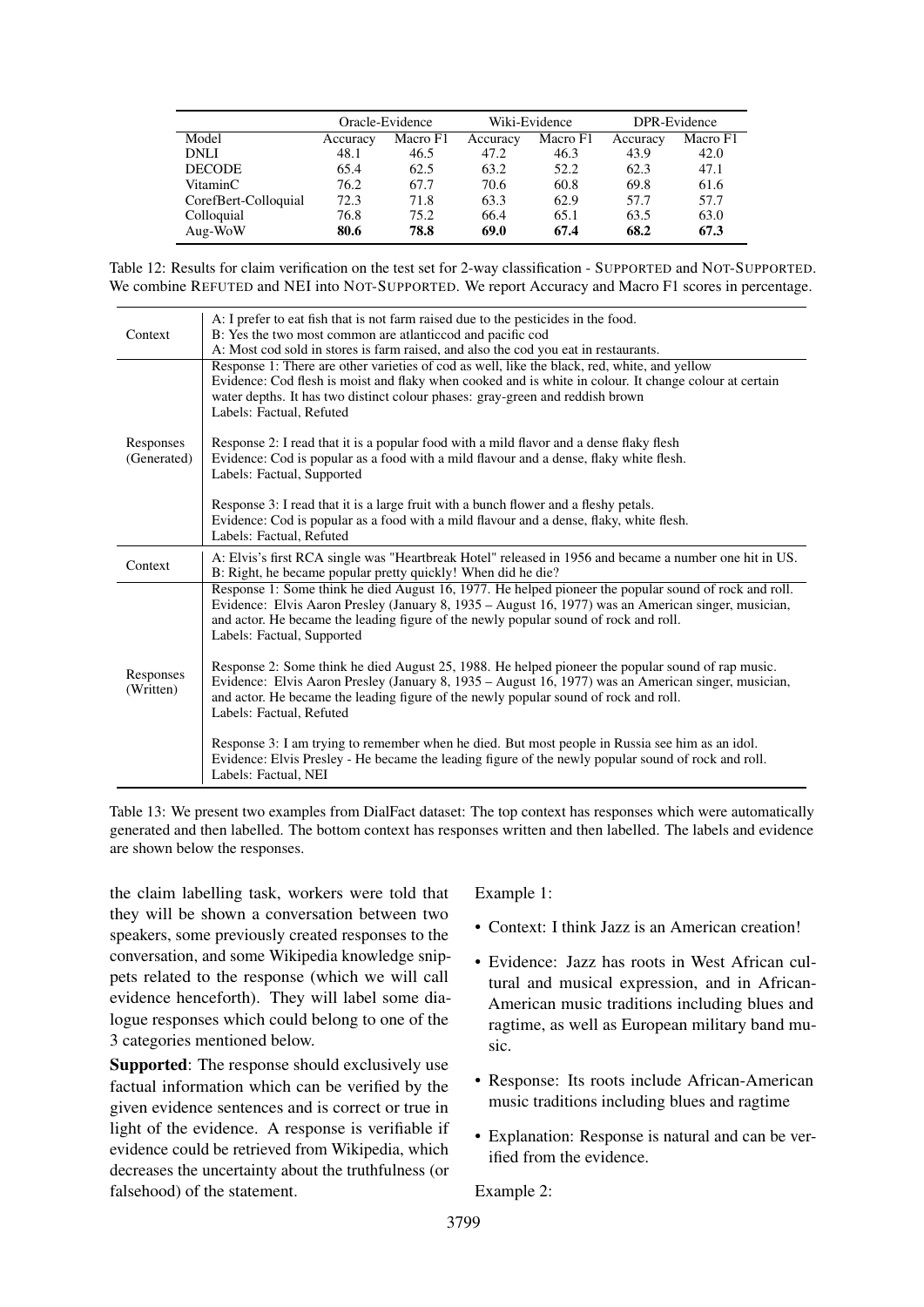<span id="page-15-0"></span>

| <b>Conversation context:</b>                                                                                                                                                                                                                  |  |  |  |  |  |
|-----------------------------------------------------------------------------------------------------------------------------------------------------------------------------------------------------------------------------------------------|--|--|--|--|--|
| Speaker A: Jazz is some of my favorite music, since it is so relaxing.<br>speaker B: Jazz really is nice so soothing to listen to, its popular amoung african americans<br>speaker A: That makes sense, since it is reminiscent of the blues. |  |  |  |  |  |
| Response                                                                                                                                                                                                                                      |  |  |  |  |  |
| Yep it has deep roots in blues and folk                                                                                                                                                                                                       |  |  |  |  |  |
| Please select the evidences which can verify the above response (if supported or refuted) or are related to the response (if NEI):                                                                                                            |  |  |  |  |  |
| □ Jazz Jazz is a music genre that originated in the African-American communities of New Orleans, United States, in the late 19th and early 20th centuries, and developed from roots in                                                        |  |  |  |  |  |
| blues and ragtime.                                                                                                                                                                                                                            |  |  |  |  |  |
| □ Blues The blues form, ubiquitous in jazz, rhythm and blues and rock and roll, is characterized by the call-and-response pattern, the blues scale and specific chord progressions, of<br>which the twelve-bar blues is the most common.      |  |  |  |  |  |
| □ Blues The genre developed from roots in African musical traditions, African-American work songs, spirituals, and the folk music of white Americans of European heritage.                                                                    |  |  |  |  |  |
| □ Blues Blues is a music genre and musical form originated by African Americans in the Deep South of the United States around the end of the 19th century.                                                                                    |  |  |  |  |  |
| □ American popular music The country has seen the rise of popular styles that have had a significant influence on global culture, including ragtime, blues, jazz, swing, rock, bluegrass,                                                     |  |  |  |  |  |
| country, R&B, doo wop, gospel, soul, funk, heavy metal, punk, disco, house, techno, salsa, grunge and hip hop.                                                                                                                                |  |  |  |  |  |
| □ Paste any additional evidence entities and sentences from your wikipedia search here (Page title: Evidence sentences)                                                                                                                       |  |  |  |  |  |
| Add another evidence                                                                                                                                                                                                                          |  |  |  |  |  |
| Select if the response contains of only personal opinions/information, or contains at least one verifiable factual information.                                                                                                               |  |  |  |  |  |
| O Fully Personal or Generic<br>O Contains at least one fact<br>O Incoherent response                                                                                                                                                          |  |  |  |  |  |
| Select label for the response with the selected evidences:                                                                                                                                                                                    |  |  |  |  |  |
| O Not Enough Information<br>○ Supported<br>O Refuted                                                                                                                                                                                          |  |  |  |  |  |

Figure 3: Annotation interface for claim labeling. Workers are shown a conversation context, a claim or response to the context, and evidence sentences from Wikipedia related to the response. They are asked to add any additional evidence necessary for labelling. They first select if the response is VERIFIABLE or NON-VERIFIABLE. Then they select one of the categories - SUPPORTED, REFUTED AND NOT ENOUGH INFORMATION.

- Context: What are the three different waterfalls Niagra is made from? Can you please share with me?
- Evidence: From largest to smallest, the three waterfalls are the Horseshoe Falls, the American Falls, and the Bridal Veil Falls.
- Response: The three waterfalls are the Horseshoe Falls, the American Falls and the Bridal Veil Falls.
- Explanation: Response is natural and can be verified from the evidence as all facts mentioned are correct.

Refuted: The response contains factual information which is "incorrect" or "false" in light of the evidence, that is it contradicts the evidence. The response should be marked refuted if even a small part of the response is incorrect. Example 1:

- Context: I think Jazz is an American creation!
- Evidence: Jazz has roots in West African cultural and musical expression, and in African-American music traditions including blues and ragtime, as well as European military band music.
- Response: Its roots include American music traditions including blues and ragtime

• Explanation: Roots are African-American, not American.

Example 2:

- Context: What are the three different waterfalls Niagra is made from? Can you please share with me?
- Evidence: From largest to smallest, the three waterfalls are the Horseshoe Falls, the American Falls and the Bridal Veil Falls.
- Response: The three waterfalls are the Horseshoe Falls, the American Falls and the Sommer Falls.
- Explanation: One of the falls is incorrect based on the evidence.

Not Enough Information: The response can not be verified (supported or refuted) with Wikipedia evidence. Moreover, for this response, it is allowed to use information/knowledge that might not be available in Wikipedia but you assume to be general knowledge, e.g. that 90s refers to the time span from 1990 to 1999.

Example 1:

- Context: I think Jazz is an American creation!
- Evidence: Jazz has roots in West African cultural and musical expression, and in African-American music traditions including blues and